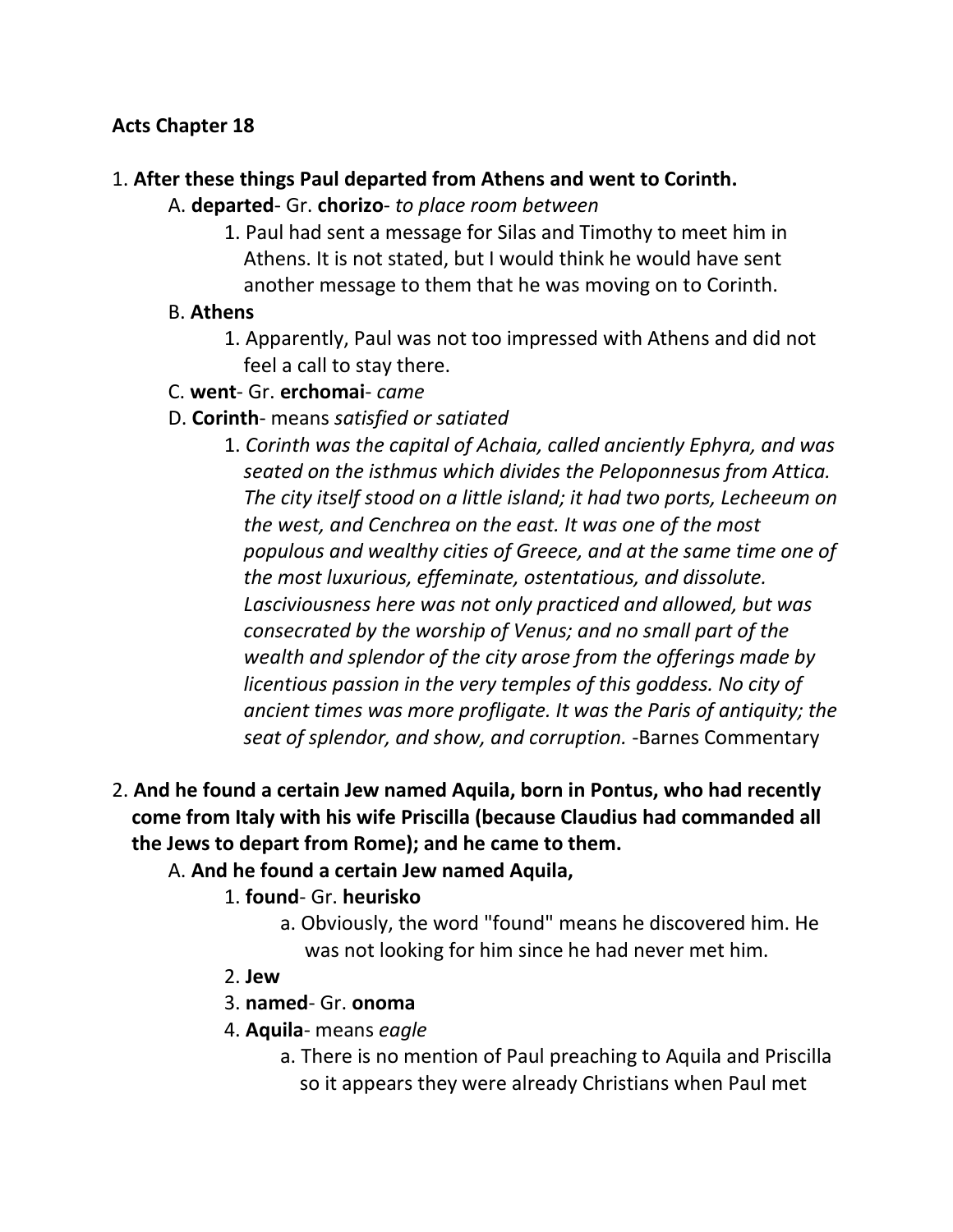them. This is probably why Paul so readily lodged and partnered with them.

b. This was a Roman name. He probably had a Jewish name as well.

### B. **born in Pontus,**

- 1. **born** Gr. **genos**
- 2. **Pontus** means *the sea*
	- a. *The most easterly province of Asia Minor, stretching along the southern shore of the Black Sea. From this province there were Jews at Jerusalem on the great Pentecost (Act\_2:9), and the Christians of it are included among "the strangers of the dispersion," to whom Peter addressed his first Epistle (1Pe\_1:1)*. -JFB Commentary

# C. **who had recently come from Italy with his wife Priscilla**

- 1. **come** Gr. **erchomai**
- 2. **Italy** means *abounding with calves*
- 3. **wife** Gr. **gune**
- 4. **Priscilla** means *ancient*

# D. **because Claudius had commanded all the Jews depart from Rome,**

- 1. **Claudius** means *lame*
	- a. *The fourth Roman emperor. He succeeded Caligula (A.D. 41). Though in general he treated the Jews, especially those in Asia and Egypt, with great indulgence, yet about the middle of his reign (A.D. 49) he banished them all from Rome (Act\_18:2). In this edict the Christians were included, as being, as was supposed, a sect of Jews. The Jews, however soon again returned to Rome. During the reign of this emperor, several persecutions of the Christians by the Jews took place in the dominions of Herod Agrippa, in one of which the apostle James was "killed" (Act\_12:2). He died A.D. 54.* -Easton Bible Dictionary
- 2. **commanded** Gr. **diatasso** *to arrange, appoint, ordain, prescribe, give order*
	- a. *Suetonius (Claudius, 25) has a statement which exactly fits in with these words of the writer of the 'Acts.' He (the Emperor Claudius) banished the Jews from Rome, who were constantly making disturbances at the instigation of one*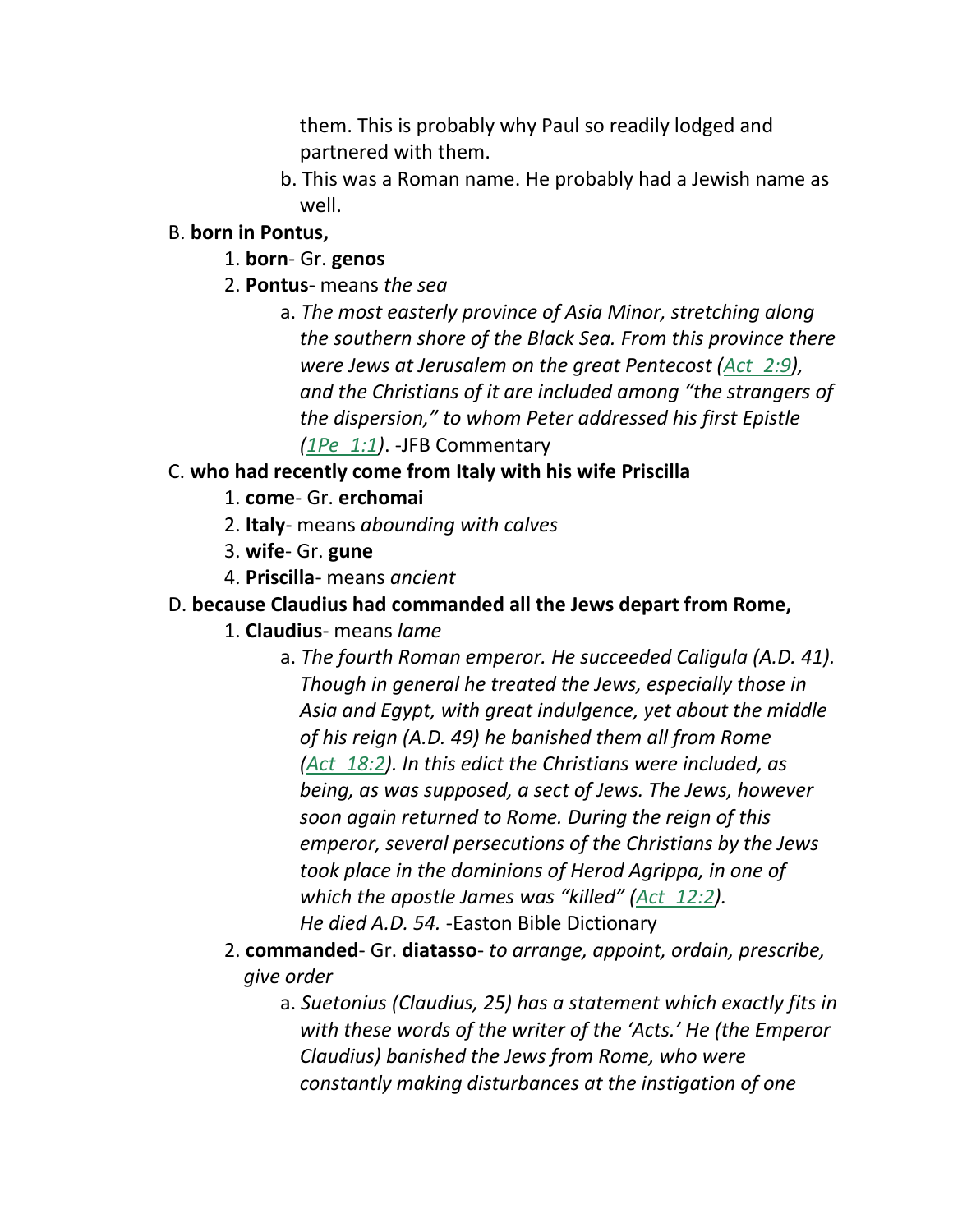*'Chrestus.' Christus was not unfrequently written or pronounced 'Chrestus' (see Tertullian, Apol.)*. -Popular NT Commentary

- 3. **depart** Gr. **chorizo**
- 4. **Rome** means *strength*

1. The Roman empire was very strong.

- E. **and he came to them**
	- 1. **came** Gr. **proserchomai**
		- a. This means Paul lodged with them.
- 3. **So, because he was of the same trade, he stayed with them and worked; for by occupation they were tentmakers.**
	- A. **So,**

# B. **because he was of the same trade,**

- 1. **trade** Gr. **homotechnos** *same art, trade, craft*
	- a. Every young man was taught a trade growing up. It was usually the trade of his father. It is quite possible that Paul's father made tents as well and taught young Saul the trade.
	- b. These tents possibly were used during the feast of tabernacles where Jews would dwell in tents.

# C. **he stayed with them and worked,**

- 1. **stayed** Gr. **meno**
- 2. **worked** Gr. **ergazomai**
	- a. Paul did not have any trouble working hard. Some in the ministry do not want to work hard.
	- b. Paul taught that if you refused to work, you should not eat. 2 Thess. 3:10

# D. **for by occupation for they were tentmakers**

1. **occupation**- Gr. **techne**

# 2. **tentmakers**-

a. *Manufacturers, probably, of those hair-cloth tents supplied by the goats of the apostle's native province, and hence, as sold in the markets of the Levant, called cilicium. Every Jewish youth, whatever the pecuniary circumstances of his parents, was taught some trade (see on Luk\_2:42), and Paul made it a point of conscience to work at that which he had probably been bred to, partly that he might not be*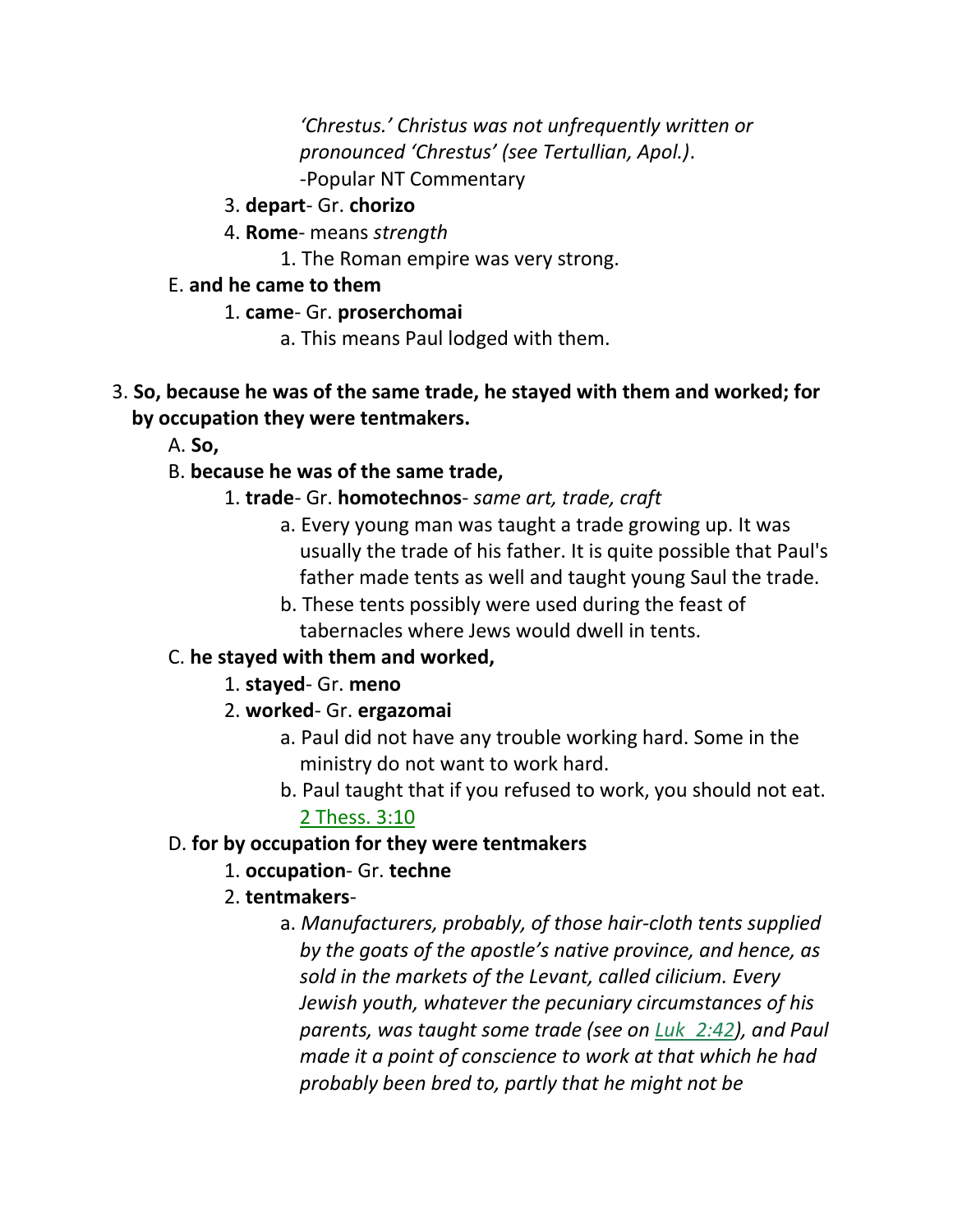*burdensome to the churches, and partly that his motives as a minister of Christ might not be liable to misconstruction. To both these he makes frequent reference in his Epistles*. -JFB Commentary

- b. This brings out that those new in ministry often are not in a position to receive a full salary yet, so they must find other work on the side. Most ministers start out bi-vocational. I am a pastor but also work another job for now. Paul would work a job when offerings were low or if he felt he should not receive offerings from those he ministered to, in order to remove any accusation or the look, as if he was after their money. While in Corinth, Paul worked and did not ask anything of the Corinthians. 2Co\_11:7 He also did this in Ephesus. Act\_20:31; Act\_20:34-35 He also did this in Thessalonica. 2Th\_3:8-12
- c. This does not mean that Paul would have been wrong to receive offerings for his ministry. Those that preach the gospel should live off of the gospel. 1 Cor. 9:14
- d. However, Paul said that if he willingly did not receive offerings he would receive a reward from the Lord. Paul said woe unto me if I do not preach the gospel because I am obligated to do that, but he was not obligated to do it free of charge. He chose to do that. He would be rewarded for that. 1 Cor. 9:16-18

# 4. **And he reasoned in the synagogue every Sabbath, and persuaded both Jews and Greeks.**

#### A. **And he reasoned in the synagogue every Sabbath,**

- 1. **reasoned** Gr. **dialegomai** *to converse, discourse with one, argue, discuss*
	- a. We are not called to dialogue or argue with people about the gospel, but to preach the gospel.
- 2. **synagogue** Gr. **sunagoge**
	- a. And back to the synagogue he goes. He is a determined fellow!
	- b. He was not called to reason with the Jews, but to preach to the Gentiles.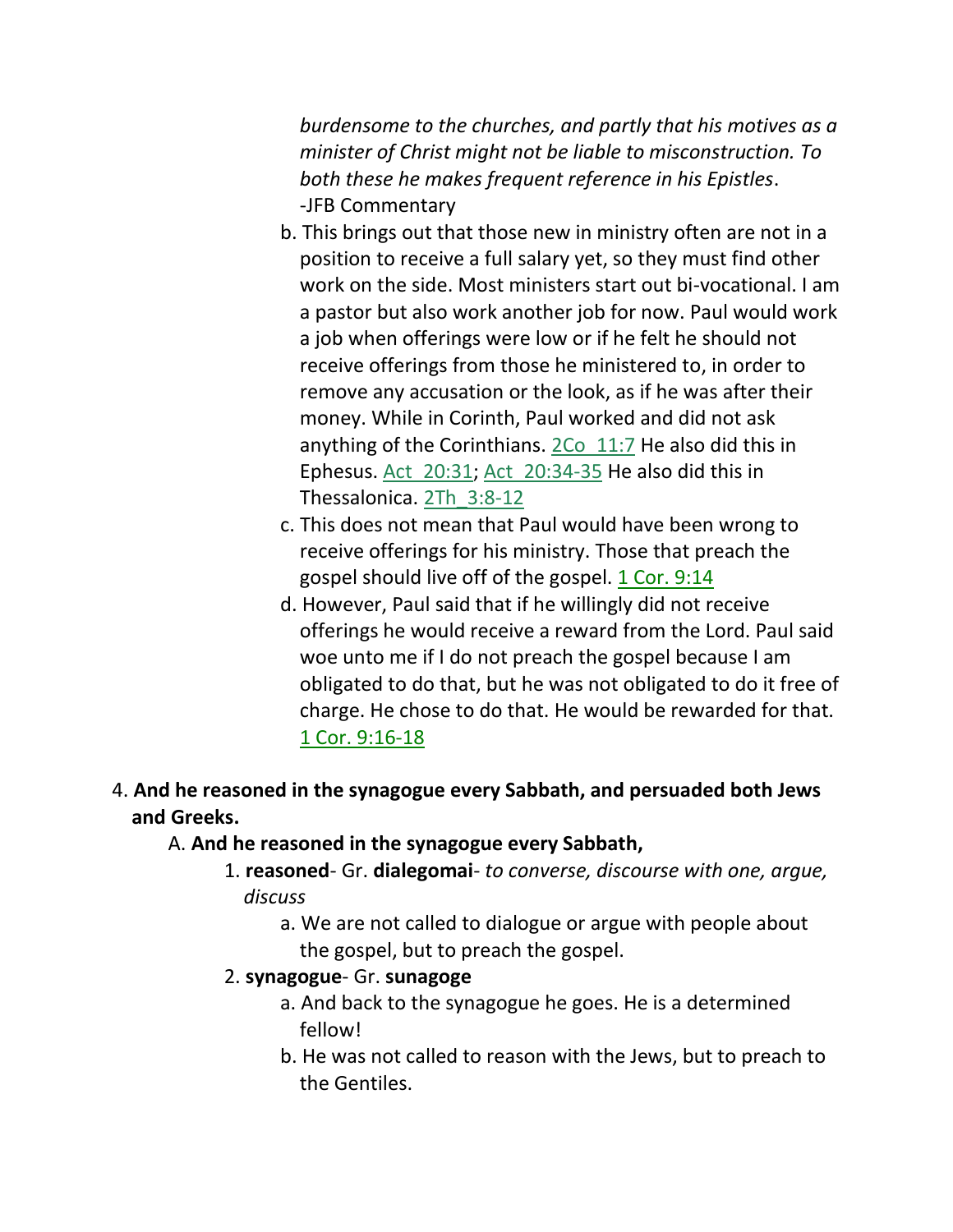#### 3. **Sabbath**- Gr. **sabbaton**

a. Paul worked during the week and ministered on Saturdays in the synagogue.

#### B. **and persuaded both Jews and Greeks**

### 1. **persuaded**- Gr. **peitho**

- a. We can mentally persuade people and they are not born again. These probably did receive Christ and were born again however.
- 2. **Jews**
- 3. **Greeks**
	- a. These were Greek proselytes.
- 5. **When Silas and Timothy had come from Macedonia, Paul was compelled by the Spirit, and testified to the Jews** *that* **Jesus** *is* **the Christ.**

# A. **But when Silas and Timothy had come from Macedonia,**

# 1. **Silas and Timothy**

a. *We have seen, Act\_17:13, that when Paul was obliged to leave Berea, because of the persecution raised up against him in that place, he left Silas and Timotheus behind; to whom he afterwards sent word to rejoin him at Athens with all speed. It appears, from 1Th\_3:10, that, on Timothy's coming to Athens, Paul immediately sent him, and probably Silas with him, to comfort and establish the Church at Thessalonica. How long they labored here is uncertain, but they did not rejoin him till some time after he came to Corinth. It appears that he was greatly rejoiced at the account which Timothy brought of the Church at Thessalonica; and it must have been immediately after this that he wrote his first epistle to that Church, which is probably the first, in order of time, of all his epistles.* -Clarke Commentary

# 2. **had come- Gr. katerchomai-** *came down*

a. Corinth was south of Macedonia, so they came down.

# 3. **Macedonia**

a. Silas and Timothy were sent back, by Paul, to Macedonia to minister to those in the church of Philippi and Thessalonica. It is possible these two split up and each went to one of the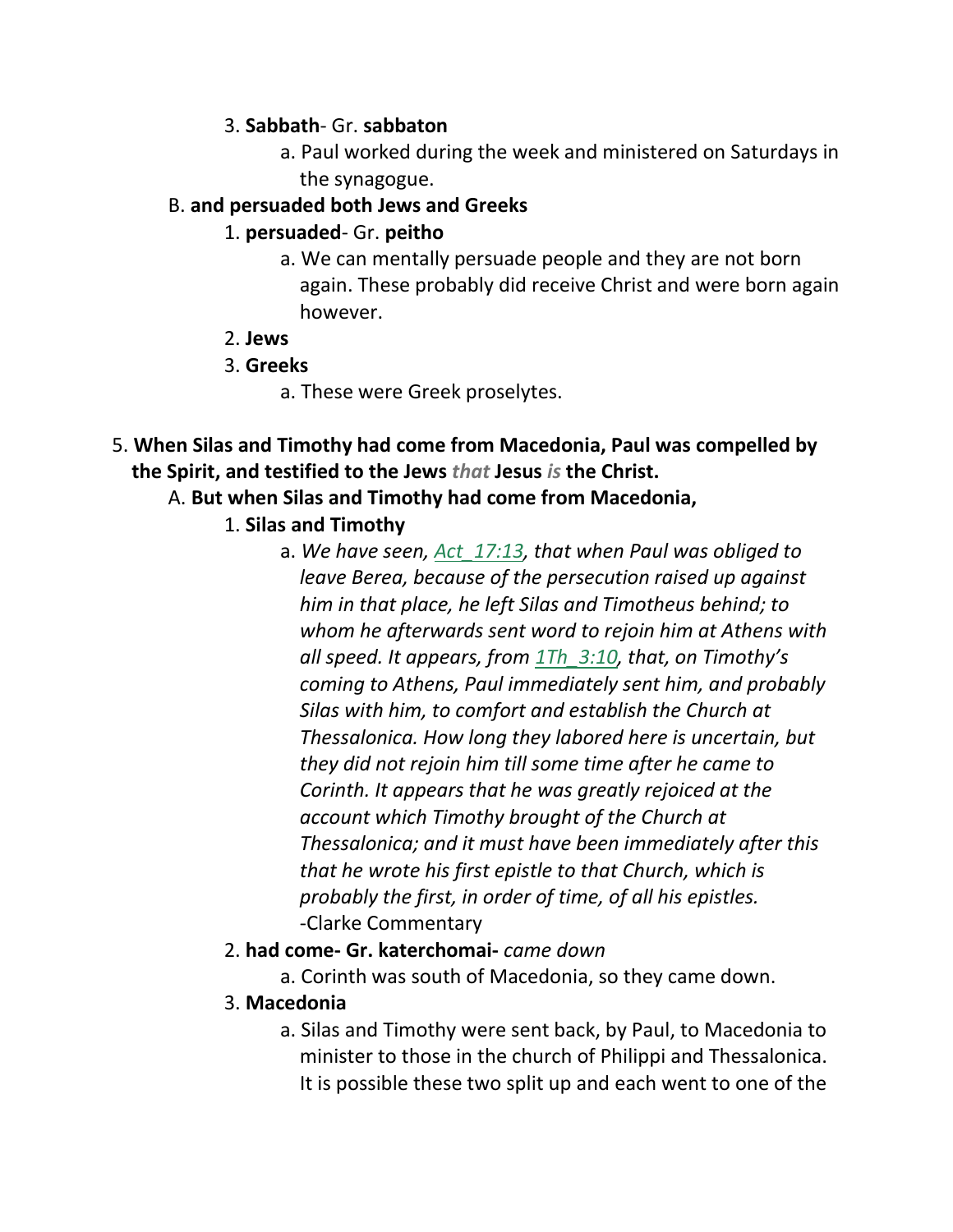churches. Paul will mention in 2 Corinthians the financial gift from Macedonia which provided for his needs while he ministered at Corinth. 2Co\_11:9 The only church where Paul specifically mentions that he received an offering from was the Philippians. Phil 4:15-16 Paul stated that the church of Philippi was the **only** church that gave to him. By this we know the offering from Macedonia came from the church at Philippi. The church of Philippi gave him the most joy. Joy was the theme of his letter to them. The church of Corinth however, gave him the most grief. This church never gave anything to Paul. Where your treasure is, there your heart will be also. Matt. 6:21

# B. **Paul was compelled by the Spirit,**

- 1. **compelled** Gr. **sunecho** *urge, press upon, to exercise a constraining influence on*
- 2. **Spirit** not in Greek; the Greek says **logos** *word*
	- a. Until Silas and Timothy came back with the large offering from Macedonia, Paul was pressed by financial need to work and preach on the side. Once the financial issue was met, Paul then was only pressed by the need for the Word of God to be ministered. This is why we need to get out of debt and be financially stable so that we can be constrained by the Word and ministry not by financial obligations.

#### C. **and testified to the Jews that Jesus is the Christ**

- 1. **testified** Gr. **diamarturomai** *to give full and complete witness or testimony*
- 2. **Jews**
	- a. Again, this was not his primary calling.
- 3. **Christ** Gr. **christos**
	- a. He preached that Jesus Christ was their Messiah whom they were waiting for.
- 6. **But when they opposed him and blasphemed, he shook** *his* **garments and said to them, "Your blood** *be* **upon your** *own* **heads; I** *am* **clean. From now on I will go to the Gentiles."**

#### A. **But when they opposed him and blasphemed,**

1. **opposed**- Gr. **antitassomi**- *to set oneself against or in opposition*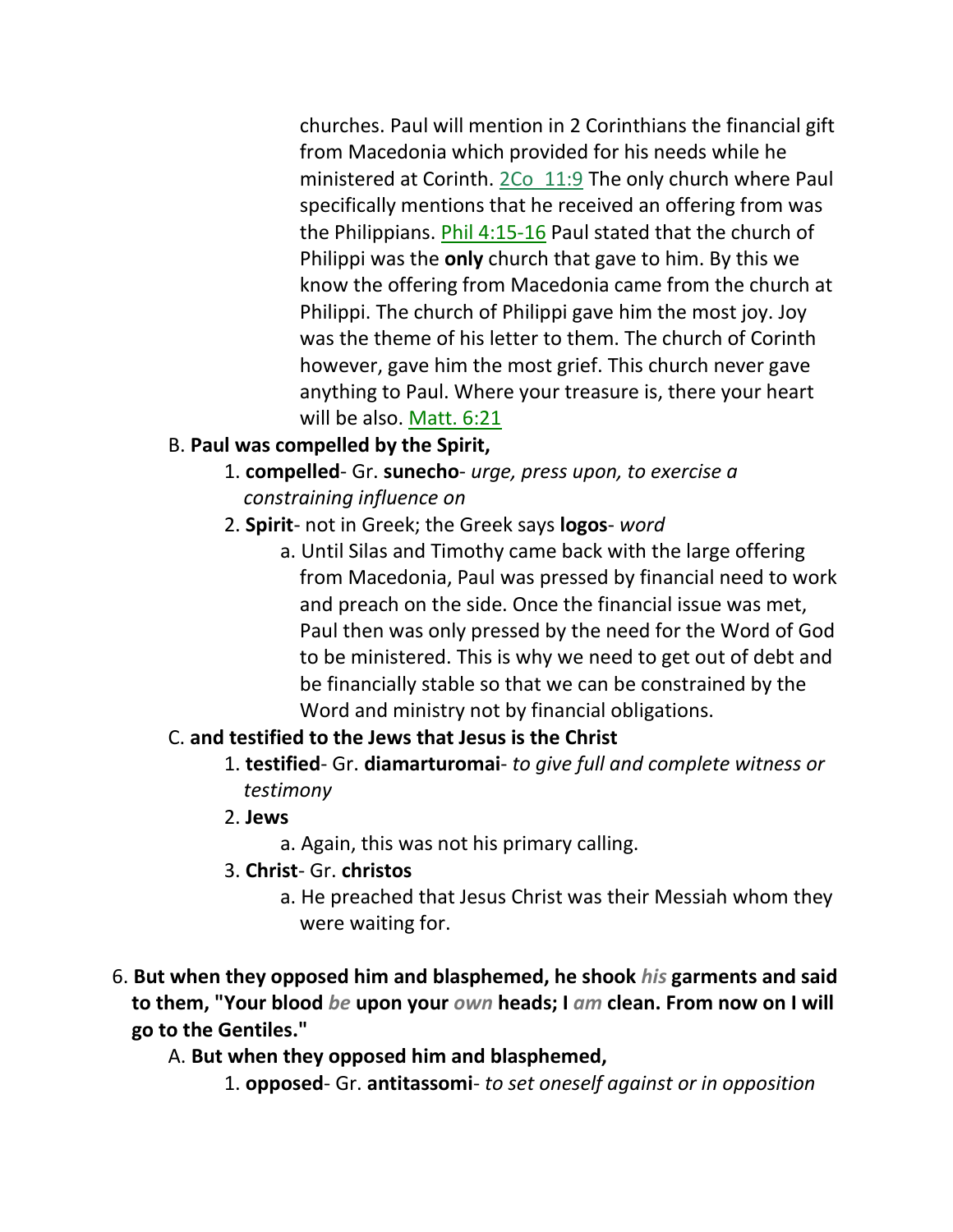2. **blasphemed**- Gr. **blasphemeo**

### B. **he shook his garments and said to them,**

1. **shook**- Gr. **ektinasso**- *to shake off so that something adhering shall fall, by this symbolic act a person, expresses extreme contempt for another and refuses to have any further dealings with him*

### 2. **garments**- Gr. **himation**

3. **said**- Gr. **epo**

### C. **Your blood be upon your own heads,**

### 1. **blood**- Gr. **aima**

a. This means the guilt of their destruction and ruin.

# 2. **heads**- Gr. **kephale**

a. They bore the full responsibility for their rejection of Jesus, the Messiah. They could not blame others for not telling them plainly, fully, repeatedly, and clearly.

### D. **I am clean,**

# 1. **clean**- Gr. **katharos**

- a. Obviously, Paul felt a burden and responsibility to preach to the Jews first and then to the Gentiles. However, that was not his call from the Lord.
- b. **Act 9:15** *But the Lord said to him, "Go, for he is a chosen vessel of Mine to bear My name before Gentiles, kings, and the children of Israel.*
	- i. The order that God gave was the opposite of the order Paul was using. He was first to go to the Gentiles, then kings [which were also Gentile] and then lastly the Jews. He always went to the Jews first, and then lastly the Gentiles.

# E. **From now on I will go the Gentiles**

# 1. **Gentiles**- Gr. **ethnos**

- a. And I am sure God said, "**FINALLY! THANK YOU PAUL**! That was what I sent you to do in the first place!"
- b. This was Paul's second missionary journey. After Paul's first missionary journey, God sent him to Jerusalem to present his ministry to the church leadership there. They recognized the grace on him to minister to the Gentiles. His commission from the leaders in Jerusalem was that he and his team would go to the **Gentiles,** and Peter, and the apostles in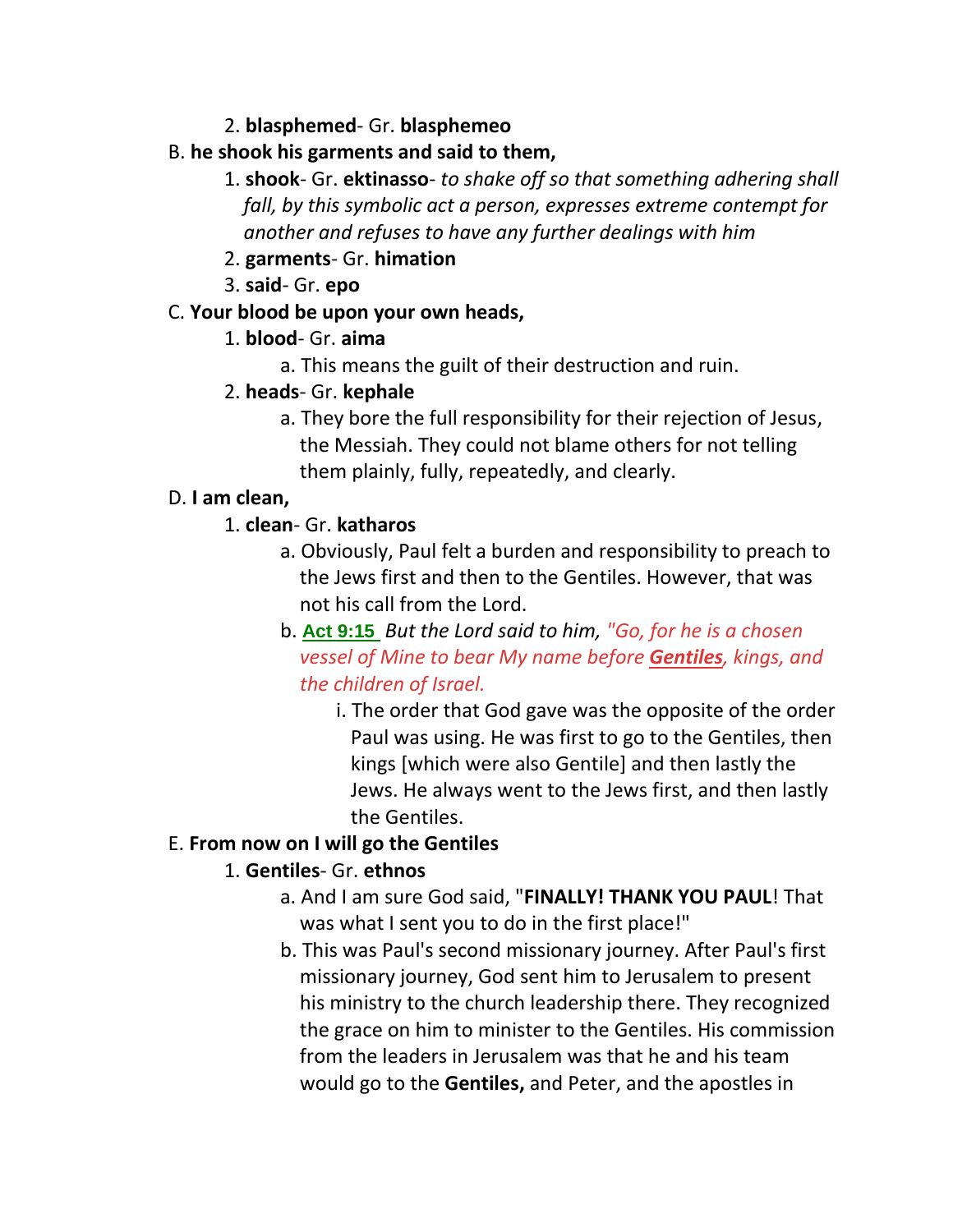Jerusalem would go to the Jews. It was not that he was supposed to first try to minister to the Jews, and if that did not work out that he then would go to the Gentiles. However, Paul left there and went straight to the Jews instead of the Gentiles. He only turned to the Gentiles when the Jews did not receive him or his message. Paul's anointing and grace was not to minister to the Jews. He never had much fruit from ministering to the Jews. The reason being it was not his grace or anointing. Do you want to know what your grace is? Follow the fruit. What produces fruit? That is your grace and anointing. Paul almost always had tremendous fruit when he ministered to the Gentiles. That was his grace!

- i. Gal 2:9 *and when James, Cephas, and John, who seemed to be pillars, perceived the grace that had been given to me, they gave me and Barnabas the right hand of fellowship, that we [Paul and Barnabas] should go to the Gentiles and they [Peter and Jerusalem church leaders] to the circumcised [Jews].*
- 7. **And he departed from there and entered the house of a certain** *man* **named Justus,** *one* **who worshiped God, whose house was next door to the synagogue.**
	- A. **And he departed from there and entered the house of a certain man named Justus,**
		- 1. **departed** Gr. **metabaino** *to change place, go to another place*
			- a. This was difficult for Paul to do because his heart was knit to the Jews. However, you must depart from what is dear to your carnal self, to enter into the things of God.
		- 2. **entered** Gr. **erchomai**
			- a. This is a deep thought. You must depart before you can enter. Many seek to enter the new, but refuse to depart from the old.
		- 3. **house** Gr. **oikos**
		- 4. **certain man** Gr. **tis aner**
			- a. When this phrase is used in the book of Acts, it refers to someone not born again or born again yet. This was used of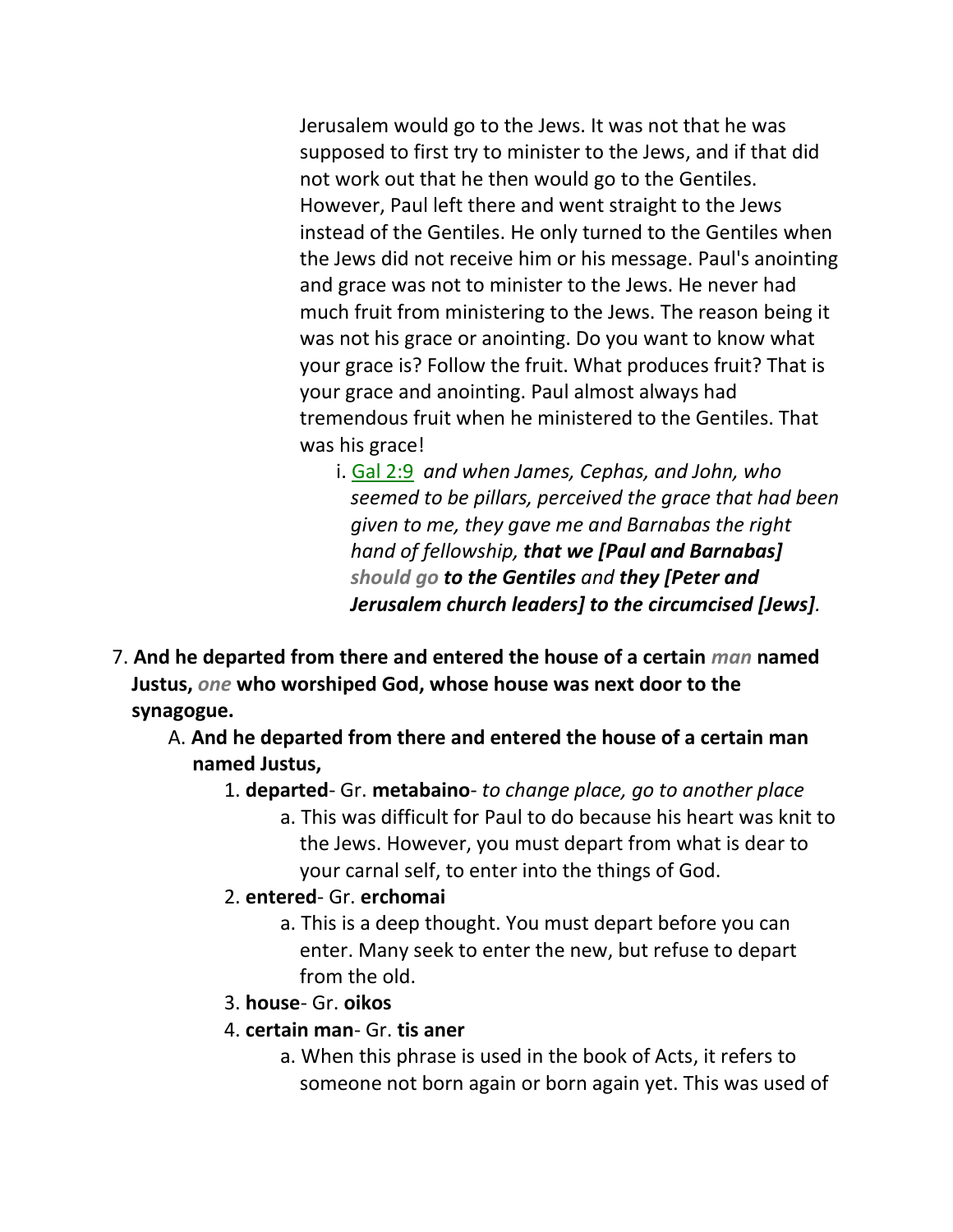Cornelius, who worshiped God, but had not been saved yet. Paul saw the spiritual hunger and went into his house just like Peter did with Cornelius. If this is indeed Titus, as we will see below, then he was converted by Paul, and followed him into ministry.

#### 5. **Justus**

- a. *He did not return to Aquila and Priscilla, because they were Jews, lest he should be thought not to abide by his words, that he would henceforth go to the Gentiles; wherefore as he came out of the synagogue, he turned into a house adjoining to it, which belonged to one Justus: in one copy of Beza's, and in some others, and in the Vulgate Latin version, he is called "Titus Justus"; and in the Arabic version, "Titus the son of Justus"; the Syriac version only reads "Titus": whether this is not the same Titus, who afterwards was a companion of the apostle, and to whom he wrote an epistle, may be inquired*. -Gill Commentary
- b. This man might be none other than Titus, who became Paul's ministry companion.

# B. **one who worshiped God,**

#### 1. **worshiped**- Gr. **sebomai**

a. Just because you worship God does not mean you are saved. Cornelius worshiped God but needed salvation, so God sent Peter to him with the gospel. He believed and was saved.

#### C. **whose house was next door to the synagogue**

# 1. **house**- Gr. **oikos**

# 2. **next door**- Gr. **en sunomoreo**- *was bordering, adjoining*

a. Many attend church, pray, and do religious acts. They are next door to salvation, but not there yet. You must believe on the Lord Jesus Christ and actually enter into salvation. There are many who attend churches who think they are saved but actually are not. They are next door and near to salvation.

#### 3. **synagogue**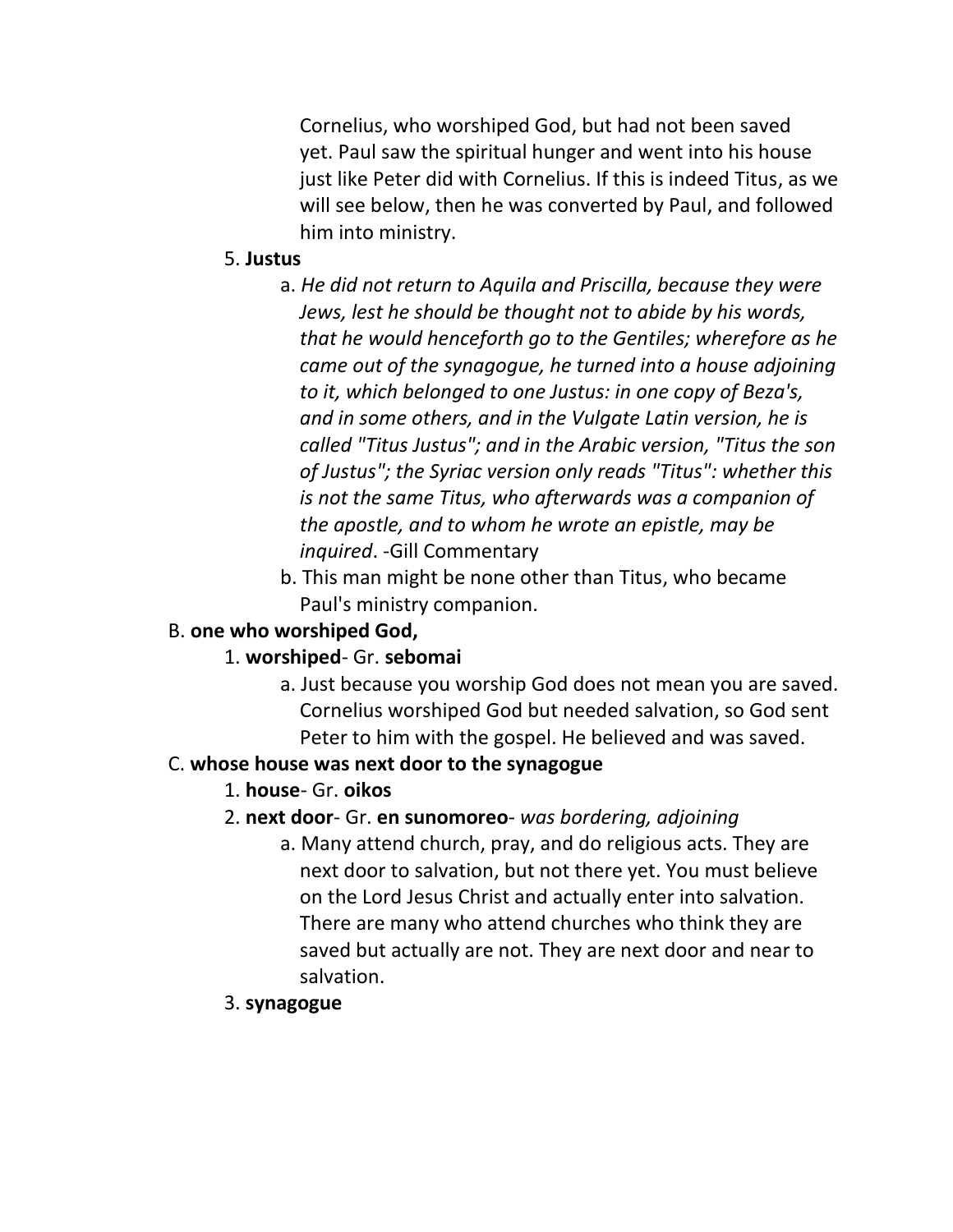- 8. **Then Crispus, the ruler of the synagogue, believed on the Lord with all his household. And many of the Corinthians, hearing, believed and were baptized.**
	- A. **Then Crispus,**
		- 1. **Then**
			- a. Then when? When he left the Jews to focus on the Gentiles!
		- 2. **Crispus** Gr. *curly*
			- a. Why would you call your kid Crispus? You are just setting him up for trouble at school! They could have just called him "Curly".

# B. **the ruler of the synagogue**- Gr. **archisunagogos**

- 1. Paul had desperately tried to reach the Jews by debate and argument, but it did not work. He decided to leave the Jews in God's hands, and he turned to the Gentiles; **but look what happened**! The leader of the synagogue he just left, got touched by God and got saved! When you will turn over what is dear to you in the natural and do what God tells you to do, He will take care of that thing you put in his hands!
- 2. *This person held an office of considerable consequence; and therefore his conversion to Christianity must have been very galling to the Jews. It belonged to the chief or ruler of the synagogue to preside in all the assemblies, interpret the law, decide concerning things lawful and unlawful, punish the refractory, excommunicate the rebellious, solemnize marriages, and issue divorces. It is likely that, on the conversion of Crispus, Sosthenes was chosen to succeed him.* -Clarke Commentary

# C. **believed on the Lord with all his household**

- 1. **believed** Gr. **pisteuo**
- 2. **Lord** Gr. **kurios**
	- a. The Lord Jesus
- 3. **household** Gr. **oikos**
	- a. His household did not become automatically saved. They all had to hear the gospel as well and believe too. We saw the same thing in chapter 16, with the Philippian jailer and his family being saved.
- D. **And many Corinthians,**
	- 1. **many** Gr. **polus**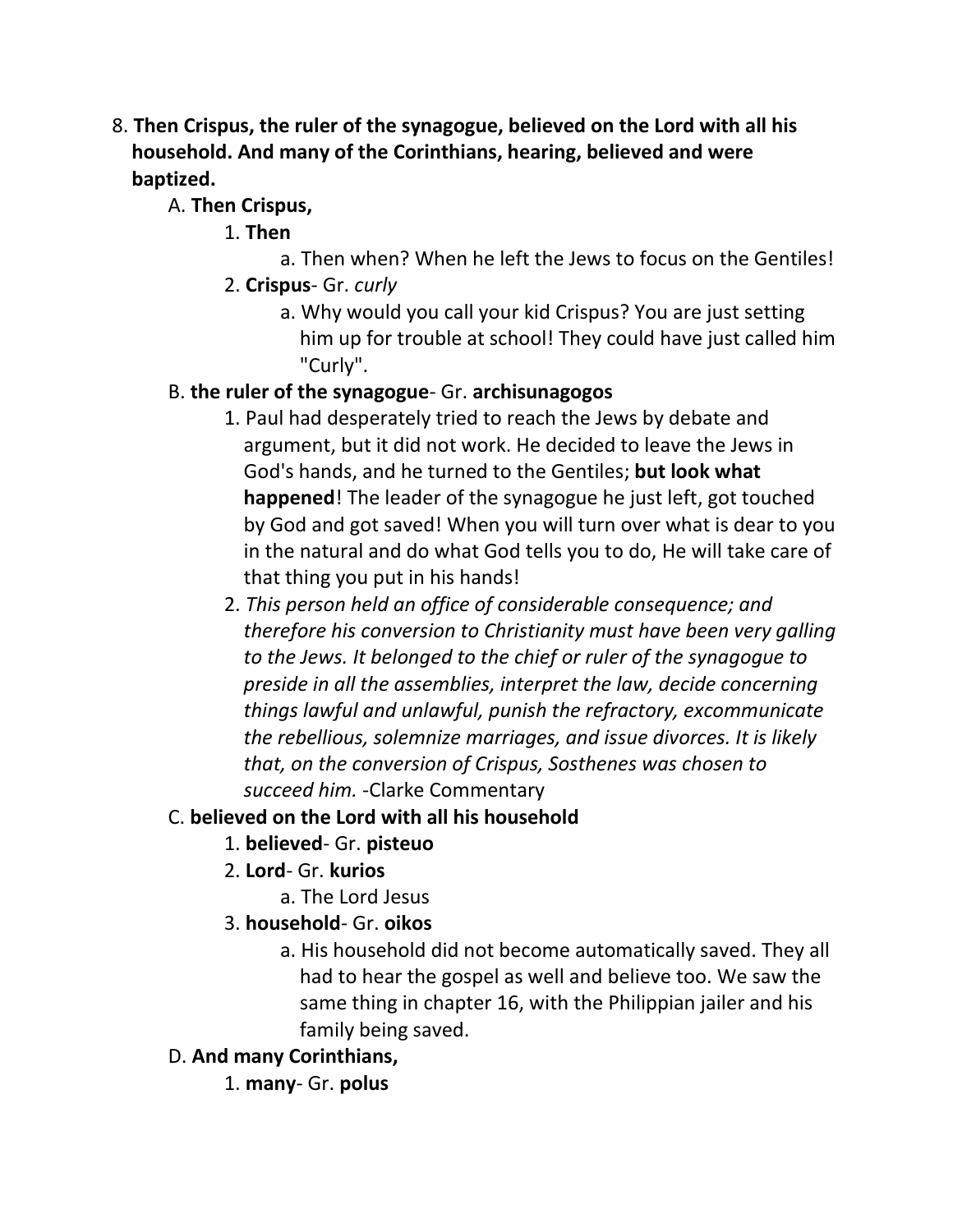### 2. **Corinthians**

a. These were Gentiles. Paul had the greatest fruit when he went to those God sent him to. Ministering to the Gentiles was his grace and anointing.

### E. **hearing**- Gr. **akouo**

1. Faith comes by hearing, and hearing by the Word of God.

### F. **believed and were baptized**

- 1. **believed** Gr. **pisteuo**
- 2. **baptized** Gr. **baptizo** *to immerse*
	- a. This was done right after conversion in the early church. This should happen now. Baptism is the public demonstration of one's faith. It is the first step of discipleship in following the Lord.

### 9. **Now the Lord spoke to Paul in the night by a vision, "Do not be afraid, but speak, and do not keep silent;**

### A. **Now the Lord spoke to Paul in the night by a vision,**

- 1. **Lord** Gr. **kurios**
	- a. The Lord Jesus
- 2. **spoke** Gr. **epo**
	- a. Paul heard the Lord speak to Him and saw something. The Lord spoke through a vision. Paul might have seen the Lord.
- 3. **night** Gr. **nux**

# 4. **vision**- Gr. **horama**

a. Here the word vision is used instead of dream. There must be a difference between a dream and a vision in the night. It could be that Paul was awake or was awakened in the night and saw the vision.

# B. **Do not be afraid,**

# 1. **afraid**- Gr. **phobos**- *fear*

a. Obviously, Paul had some anxiety about preaching in this large city. The Lord told Paul not to be afraid because he was. Well, wouldn't you be if you had Paul's track record so far? In every city he had been in so far he either had been thrown out of it, beaten, or even stoned! I would be a bit gun shy and so would you!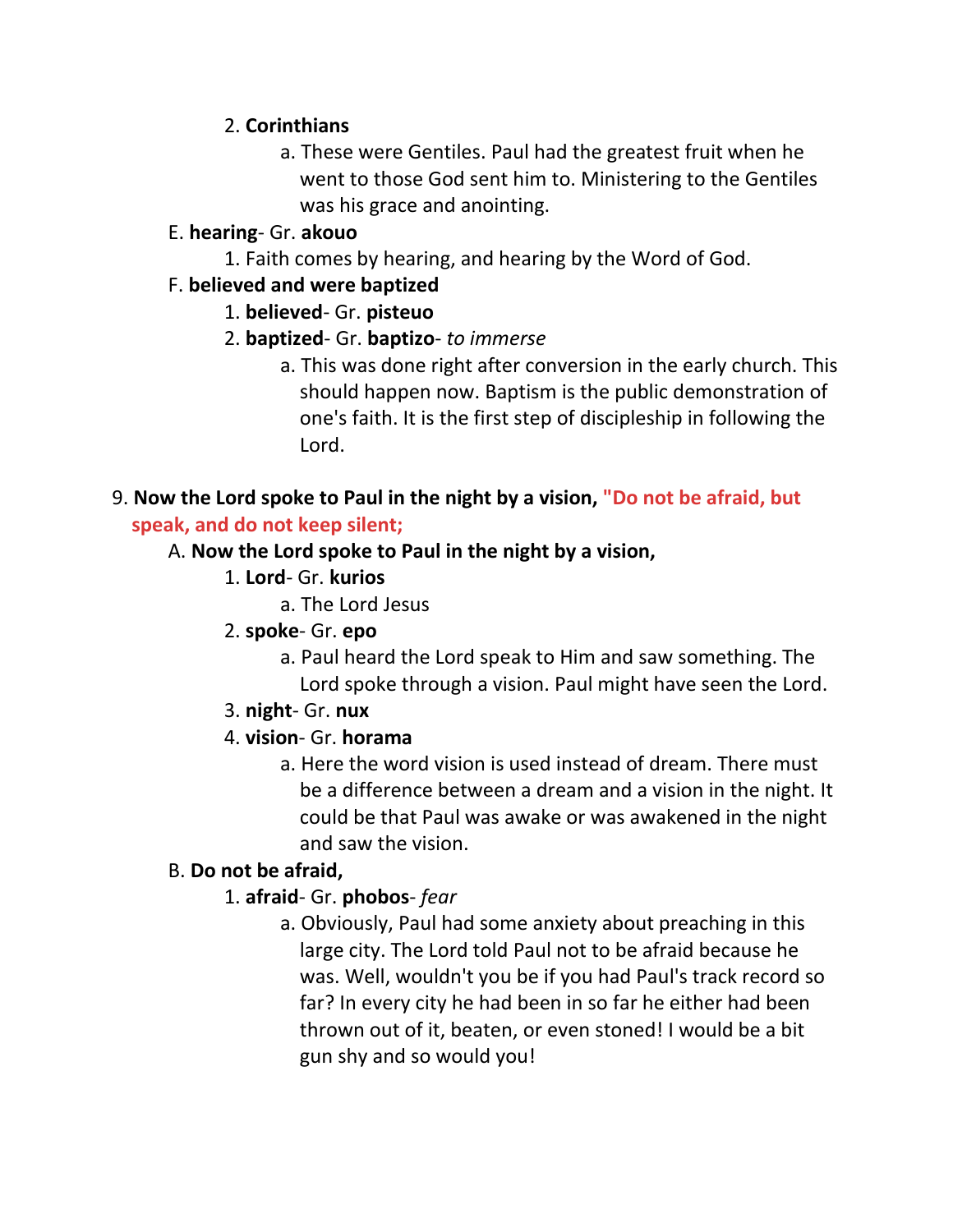### C. **but speak,**

- 1. **speak** Gr. **laleo**
- D. **and do not keep silent**
	- 1. **keep silent** Gr. **siopao me** *not silent*
		- a. Notice that the Lord said do not **KEEP** silent. That meant that fear had crept into Paul, and that he had stopped preaching out of that fear.
		- b. The devil will try to bring fear upon us to stop us from speaking and acting for the Lord. Fear not!

# 10. **for I am with you, and no one will attack you to hurt you; for I have many people in this city."**

# A. **for I am with you,**

1. This is the reason why we need not fear. The Lord being with us keeps us from fear. This phrase is repeated in scripture in the context of being told not to fear. Gen. 26:24, Deut. 31:6, 8, 1 Chron. 28:20, 2 Chron. 20:17, Ps. 23:4, Is. 41:10, Is. 43:5, Jer. 46:28

# B. **and no one will attack you to hurt you;**

- 1. **attack** Gr. **epitithemi** *to attack one, to make an assault on one*
- 2. **hurt** Gr. **kakoo** *to treat badly, to do harm*
	- a. Unlike Paul's experience in every other place where he had been. Notice, that this word of protection given to Paul was given only after he left ministering to the Jews, and had turned to the Gentiles. There is divine protection in abiding in the calling and grace God has given you to minister in.
	- b. When God is for us, who can be against us? Rom\_8:31

# C. **for I have many people in this city**

# 1. **people**- Gr. **laos**

a. *This refers not to the many Corinthians who had heard and believed, and were baptized, but to some that had not, and were yet to be called.* -Gill Commentary

# 2. **city**- Gr. **polis**

- a. Corinth
- b. Paul had more problems from the Christians of Corinth, than the heathen of Corinth!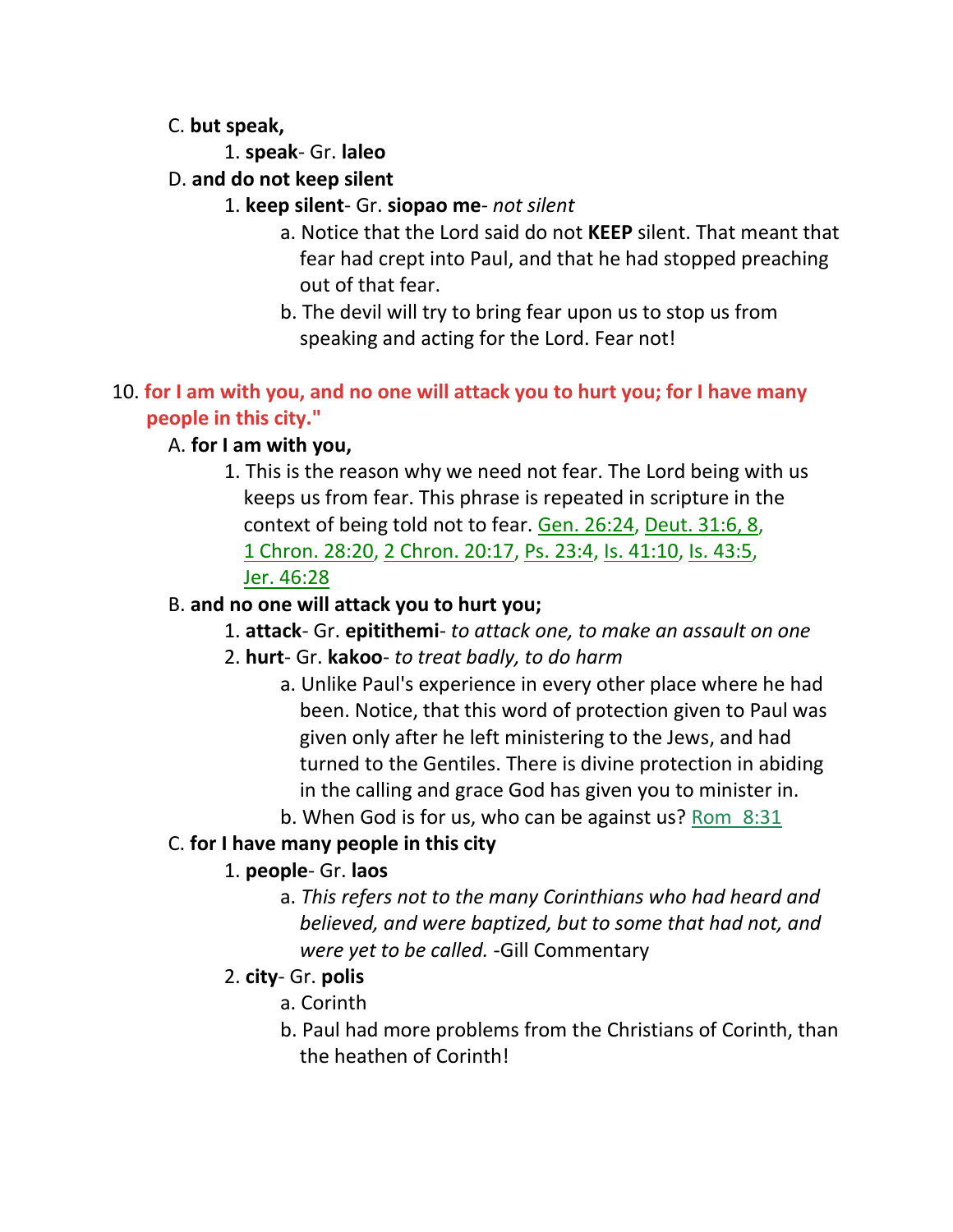# 11. **And he stayed a year and six months, teaching the word of God among them.**

### A. **And he stayed a year and six months,**

- 1. **stayed** Gr. **kathizo** *to sit down, settle down*
- 2. **year** Gr. **eniautos**
- 3. **six** Gr. **hex**
- 4. **months** Gr. **men**
	- a. This is the second longest time-period Paul had remained at any location. After this, Paul would stay a while longer and was in Corinth for about two years in total. He was in Ephesus for three years. It is interesting to note that Paul was in Thessalonica for about three weeks and a strong church was formed. He was in Philippi for probably even a shorter period of time, and a very stable church was formed. He was in Corinth for almost two years, and it was the most unstable carnal church you could imagine! This shows that it is not the amount of bible that is taught, but the amount of bible that is caught that makes the difference if someone or a church is stable. The condition of our heart is much more a determinate of our spiritual progress than the amount of Word, that is sown. Mark 4:1-9
	- b. The people of Berea were **noble,** and received the taught Word of God with all eagerness, but checked it out after the sermon was finished to make sure it lined up with the written Word of God. Acts 17:11 Having a **noble** heart is needed to be good ground, and for the Word to take root and bear fruit. Luke 8:15
	- c. During this stay, Paul wrote 1st Thessalonians and 2nd Thessalonians. Some think that Hebrews was written during this time, as well.

# B. **teaching the word of God among them**

# 1. **teaching**- Gr. **didasko**

- a. Preaching is for unbelievers, but teaching is for believers.
- b. Paul could not get past the milk of the Word with these carnal believers in Corinth. 1 Cor. 3:1-2
- c. Carnality will stunt your spiritual growth. It will keep you a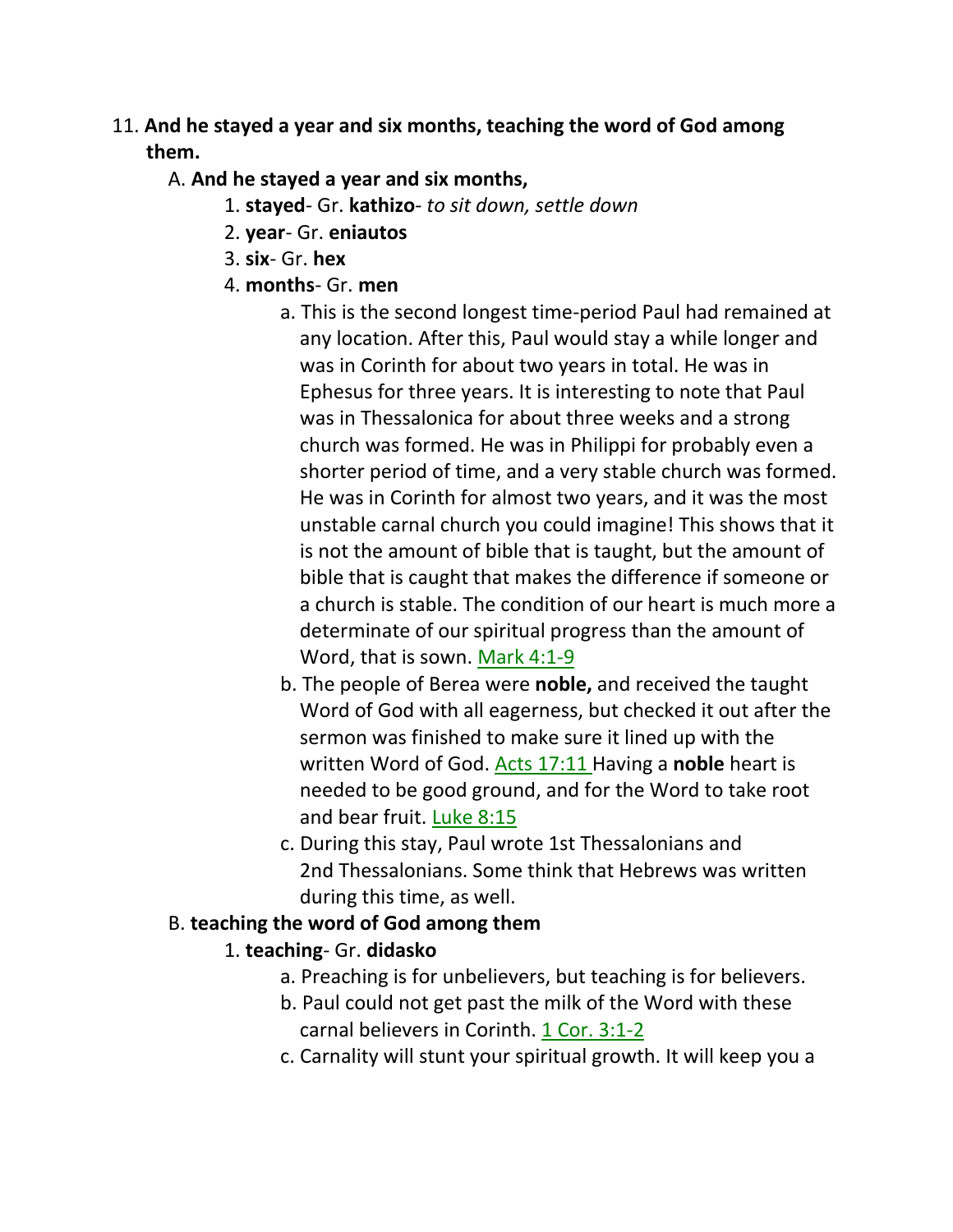baby. It is so sad that many churches are filled with bassinets and the occupants have beards!

#### 2. **word**- Gr. **logos**

a. We need the sincere milk of the Word. 1 Pet. 2:2

# 12. **When Gallio was proconsul of Achaia, the Jews with one accord rose up against Paul and brought him to the judgment seat,**

### A. **When Gallio was proconsul of Achaia,**

- 1. **Gallio** means *one who lives on milk, milk sucker*
	- a. It is interesting that Gallio means *one who lives on milk*, and the Corinthians also lived on milk.
	- b. *After the Romans had conquered Greece they reduced it to two provinces, Macedonia and Achaia, which were each governed by a proconsul. Gallio was the brother of the celebrated philosopher Seneca, and was made proconsul of Achaia in 53 a.d. His proper name was Marcus Annaeus Novatus, but, having been adopted into the family of Gallio, a rhetorician, he took his name. He is mentioned by ancient writers as having been of a remarkably mild and amiable disposition. His brother Seneca ("Praef. Quest." Nat. 4) describes him as being of the most lovely temper: "No mortal," says he, "was ever so mild to anyone as he was to all: and in him there was such a natural power of goodness, that there was no semblance of art or dissimulation."* -Barnes Commentary
	- c. Given the meaning of his name and what history says of his personality, he was a milquetoast kind of person. Pun intended! He was mild as a baby. We see this in that he was not interested at all in getting involved in the dispute brought before him. He was too laid back for that.
- 2. **proconsul** Gr. **anthupateuo** *to act as a deputy*
- 3. **Achaia** means *trouble*
	- a. The region of Achaia means *trouble*. He was the deputy of trouble, and Paul was the apostle and pastor of trouble at Corinth!
	- b. *It was a province of Peloponnesus, bounded on the north by the gulf of Corinth, on the south by Elis and Arcadia, and on*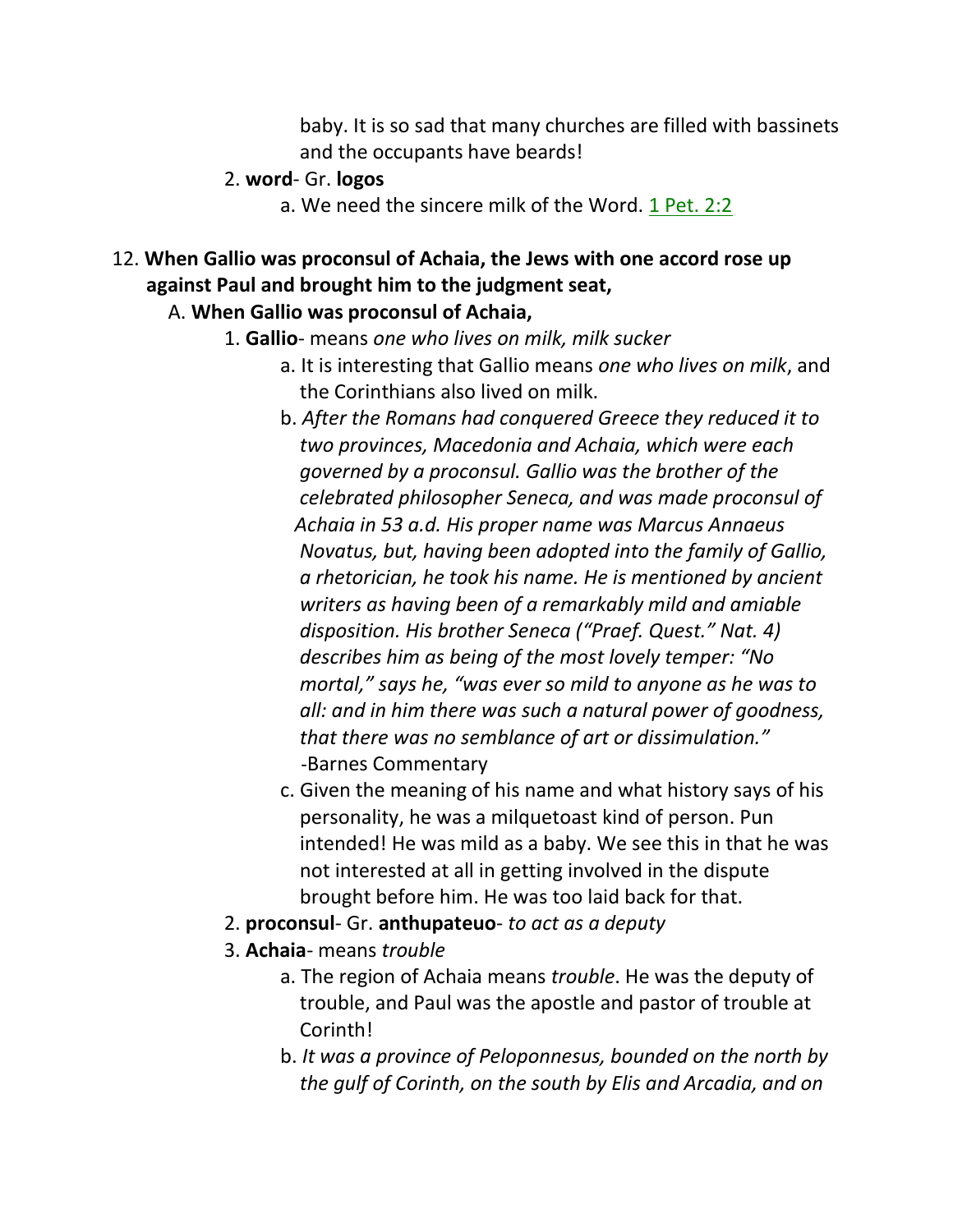*the east by Sicyon, and on the west by the Ionian sea; but in its largest sense, it comprehended all Greece.* UCRT

- B. **the Jews with one accord rose up against Paul and brought him to the judgment seat**
	- 1. **one accord rose up** Gr. **katephisthemi homothumadon** *to stand forth against, and by implication in a hostile sense, to rush upon, assault with the same passion*
		- a. The Jews, once again, resisted the gospel. Religion is the biggest opponent of the gospel, not heathenism.
	- 2. **brought** Gr. **ago** *to bring by the instrumentality or power of another*
	- 3. **judgment seat** Gr. **bema** *a raised place mounted by steps*
		- a. *An elevated seat, like a throne in the theater at Caesarea on which Herod sat (Act\_12:21). More commonly it means a tribunal, especially of a judge or magistrate* (Mat\_27:19; Joh\_19:13; Act\_18:12, Act\_18:16-17; Act\_25:6, Act\_25:10, Act\_25:17; Rom\_14:10; 2Co\_5:10). *In the NT, the word is translated "judgment seat." The judge invariably sat on a special seat or throne*. -Complete Word Study of the NT

# 13. **saying, "This** *fellow* **persuades men to worship God contrary to the law."** A. **saying,**- Gr. **lego**

# B. **This fellow persuades men to worship God contrary to the law**

- 1. **fellow** Gr. **houtos**
- 2. **persuades** Gr. **anapeitho** *to persuade earnestly*
	- a. Paul persuaded men because of the terrible fate of judgment on those who rejected Christ. 2Co\_5:11
- 3. **men** Gr. **anthropos** *mankind- male and female*
- 4. **worship** Gr. **sebomai**
- 5. **God** Gr. **theos**
	- a. The Romans and Greeks worshiped the gods. The Jews proclaimed there was only one God. The Jews had a problem understanding and accepting the Trinity.
- 6. **law** Gr. **nomos**
	- a. This was the law of Moses instead of the law of the Romans.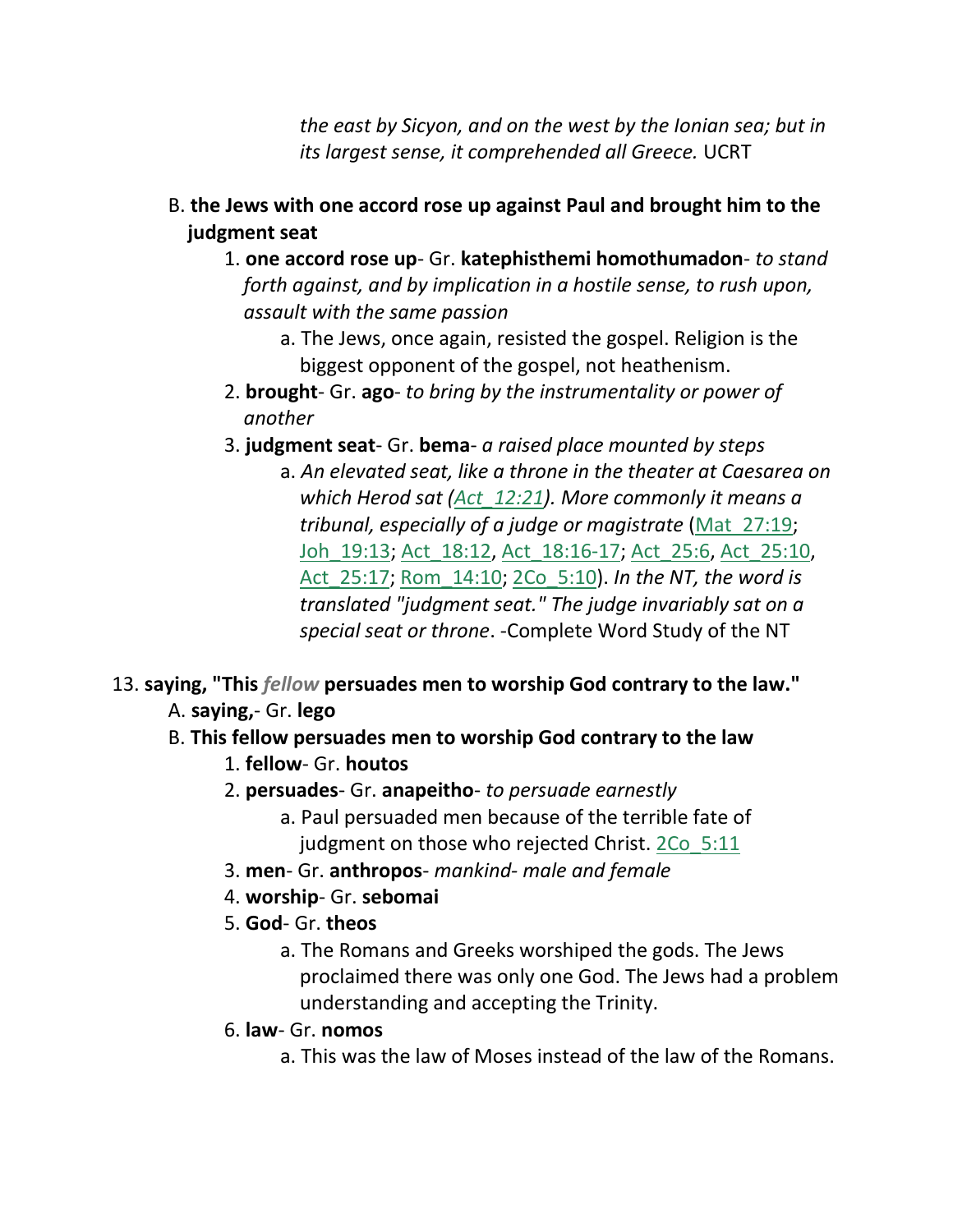That is why Gallio refused to be brought in on matters that pertain to Jews and their law.

- b. The Jews charged that Christianity is the worship of a man- Jesus, which to the Jewish mind is blasphemy.
- 14. **And when Paul was about to open** *his* **mouth, Gallio said to the Jews, "If it were a matter of wrongdoing or wicked crimes, O Jews, there would be reason why I should bear with you.**

# A. **And when Paul was about to open his mouth,**

- 1. **open** Gr. **anoigo**
- 2. **mouth** Gr. **stoma**
	- a. Paul did not even have to open his mouth in his own defense. God shut down the opposition in an instant! I believe that is a word for someone reading this right now. You will not need to even open your mouth to defend yourself, because God will shut down the opposition for you in a moment!
- B. **Gallio said to the Jews,**
	- 1. **said** Gr. **epo**
- C. **If it were a matter of wrongdoing or wicked crimes,**
	- 1. **matter of wrongdoing** Gr. **adikema** *unrighteous act or injustice*
	- 2. **wicked** Gr. **poneros** *hurtful or harmful*
	- 3. **crimes** Gr. **rhadiourgema** *anything done lightly, levity; reckless conduct, crime*
		- a. Paul was guilty of neither.
- D. **O Jews,**

#### E. **there would be reason why I should bear with you**

- 1. **reason** Gr. **logos** *reason, cause, ground*
- 2. **bear** Gr. **anechomai an** *to put up with*
- 15. **But if it is a question of words and names and your own law, look** *to it*  **yourselves; for I do not want to be a judge of such** *matters.***"**
	- A. **But if it is a question of words and names and your own law,**
		- 1. **question** Gr. **zetema** *a question; a subject of debate or controversy*
		- 2. **words** Gr. **logos**
		- 3. **names** Gr. **onoma**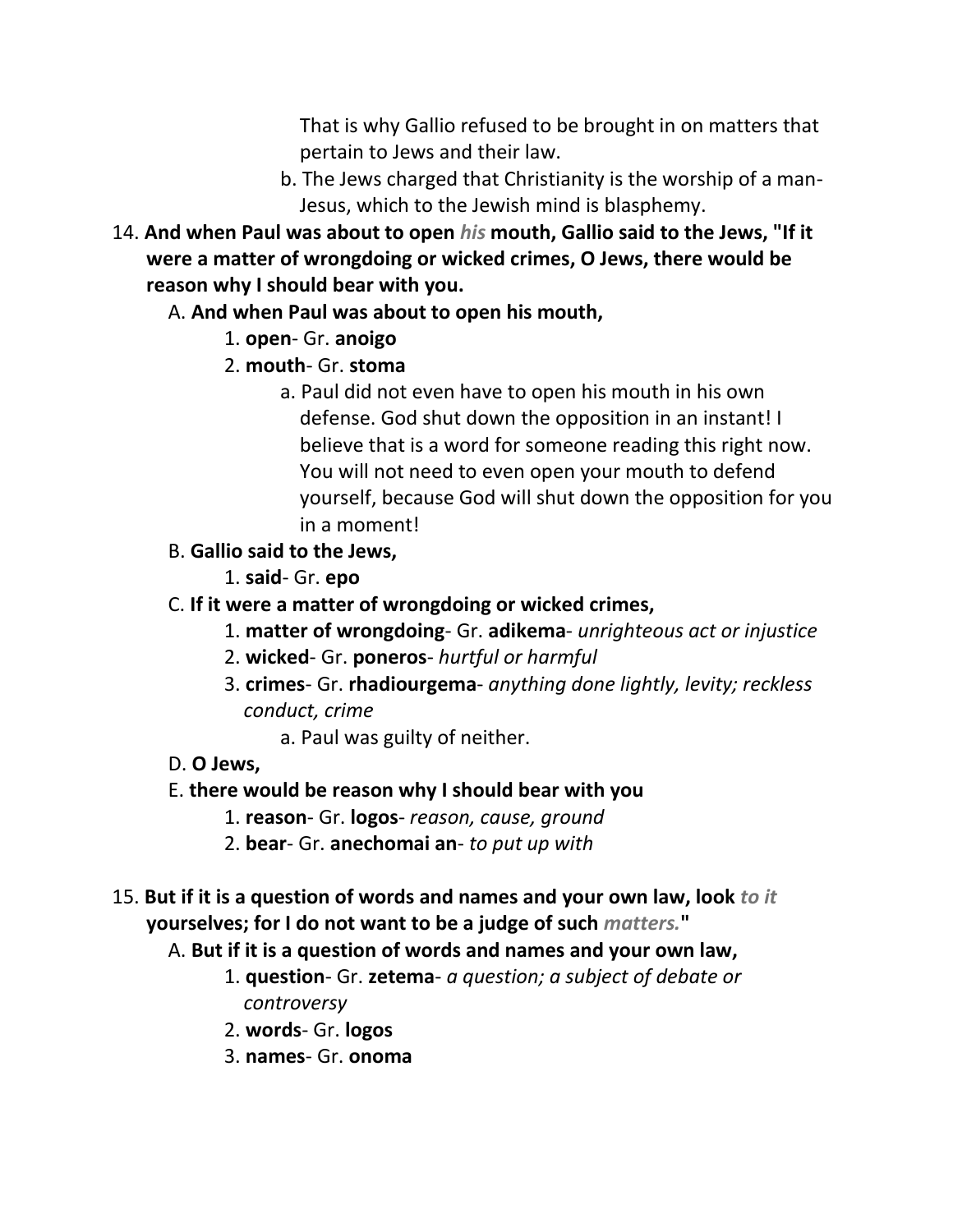a. This probably refers to Jesus being called the Christ or the Messiah.

#### 4. **law**- Gr. **nomos**

a. This shows that the law the Jews were referring to in verse 13 was the Jewish law and not the Roman law.

### B. **look to it yourselves,**

1. **look**- Gr. **optanomai**- *see* 

#### C. **for I do not want to be a judge of such matters**

1. **want**- Gr. **boulomai**- *to resolve*, *the inward predisposition and bent from which active volition proceeds* 

### 2. **judge**- Gr. **krites**

a. This is a very wise principle. We should not judge on areas in which we have not been given authority over. Often we will judge on matters and people that we have zero authority over.

### 16. **And he drove them from the judgment seat.**

- A. **drove** Gr. **apelauno** *to push or drive away, dismiss*
	- 1. There probably was nothing physical or violent in this. He merely dismissed them from his court.
- B. **judgment seat** Gr. **bema**
- 17. **Then all the Greeks took Sosthenes, the ruler of the synagogue, and beat** *him* **before the judgment seat. But Gallio took no notice of these things.**

# A. **Then all the Greeks took Sosthenes,**

- 1. **Greeks** Gr. **Helene**
- 2. **took** Gr. **epilambanomai** *to seize upon*
- 3. **Sosthenes** means *savior of his nation*
	- a. Sosthenes led the opposition against Paul, but later he would come to the faith and be a helper of Paul. 1Co 1:1 Here we see that **two** rulers of the synagogue are saved after Paul left ministering to the Jews and turned to his calling to minister to the Gentiles. What he tried so hard to do out of God's calling was done effortlessly when He got in his grace and calling.
- B. **the ruler of the synagogue,**
	- 1. **ruler of the synagogue** Gr. **archisunagogos**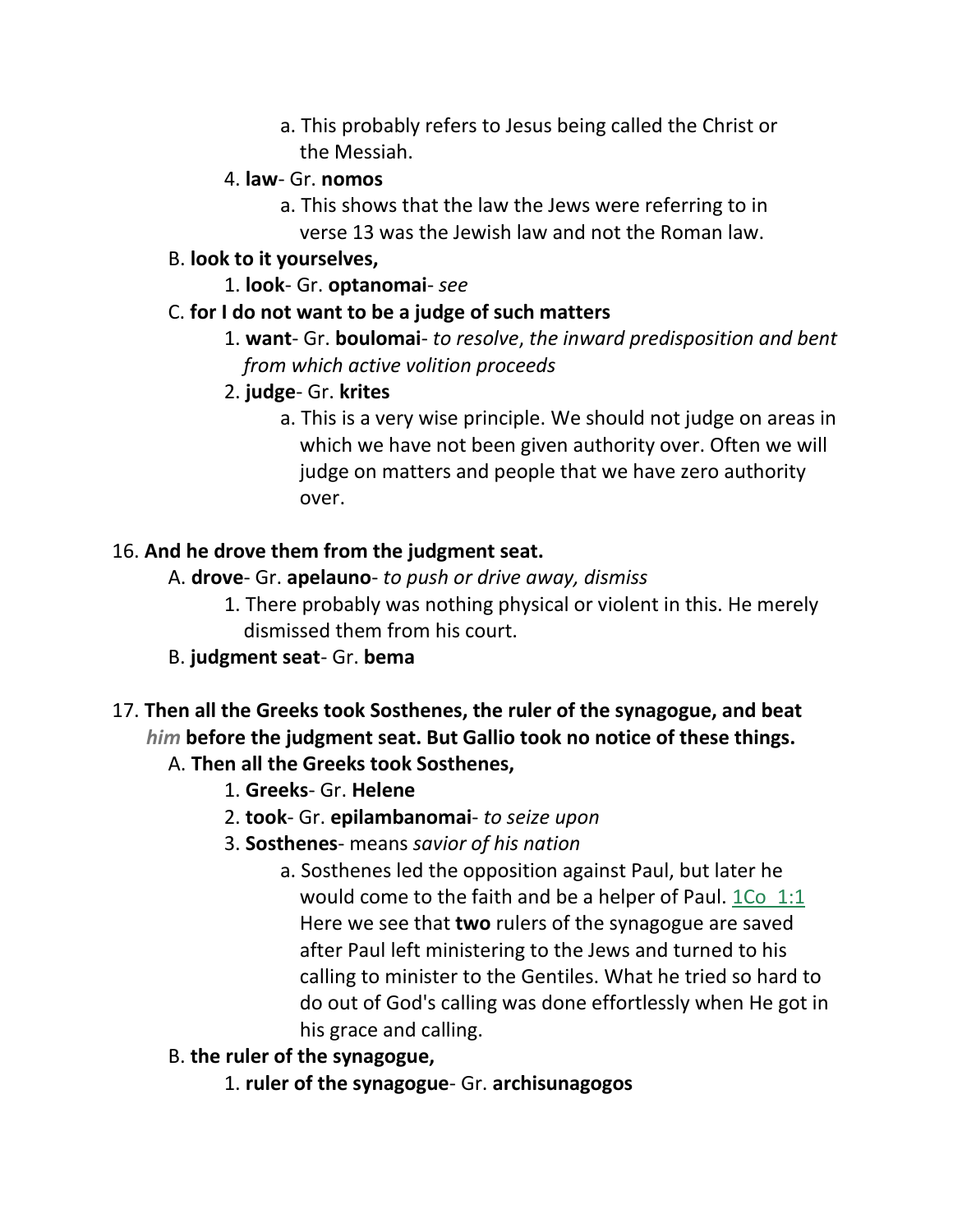a. Sosthenes replaced Jason in this role.

# C. **and beat him before the judgment seat**

# 1. **beat**- Gr. **tupto**

- a. This was a big reversal from Paul's history. Usually the Jews were beating Paul, but now the Greeks were beating the leading Jew that opposed Paul. Again, this happened after Paul officially stated that he would turn from ministering to the Jews to ministering to the Gentiles. Once Paul committed to his calling and grace, there was supernatural protection over him.
- b. The Gentiles who supported Paul and had animosity toward the Jews, took Sosthenes and beat him before Gallio. Apparently, to beat the unbelief out of him because he became a Christian later! Indeed, the Lord's word was proven out- No one will hurt you, for I have many people in this city.
- 2. **judgment seat** Gr. **bema**
- D. **But Gallio took no notice of these things**
	- 1. **took notice** Gr. **melo** *to care for*
- 18. **So Paul still remained a good while. Then he took leave of the brethren and sailed for Syria, and Priscilla and Aquila** *were* **with him. He had** *his* **hair cut off at Cenchrea, for he had taken a vow.**
	- A. **So Paul still remained a good while**
		- 1. **remained** Gr. **prosmeno**
		- 2. **good while** Gr. **hikanos hemera** *sufficient days*
	- B. **Then he took leave of the brethren and sailed for Syria,**
		- 1. **took leave** Gr. **apotassomai** *to take leave of, bid farewell to*
		- 2. **brethren** Gr. **adelphos**
		- 3. **sailed** Gr. **ekpleo**
		- 4. **Syria**
			- a. *To Antioch, the starting-point of all the missions to the Gentiles, which he feels to be for the present concluded*. -JFB Commentary
	- C. **and Priscilla and Aquila were with him,**
		- 1. **Priscilla**
			- a. Here we see that Priscilla is mentioned before Aquila. This is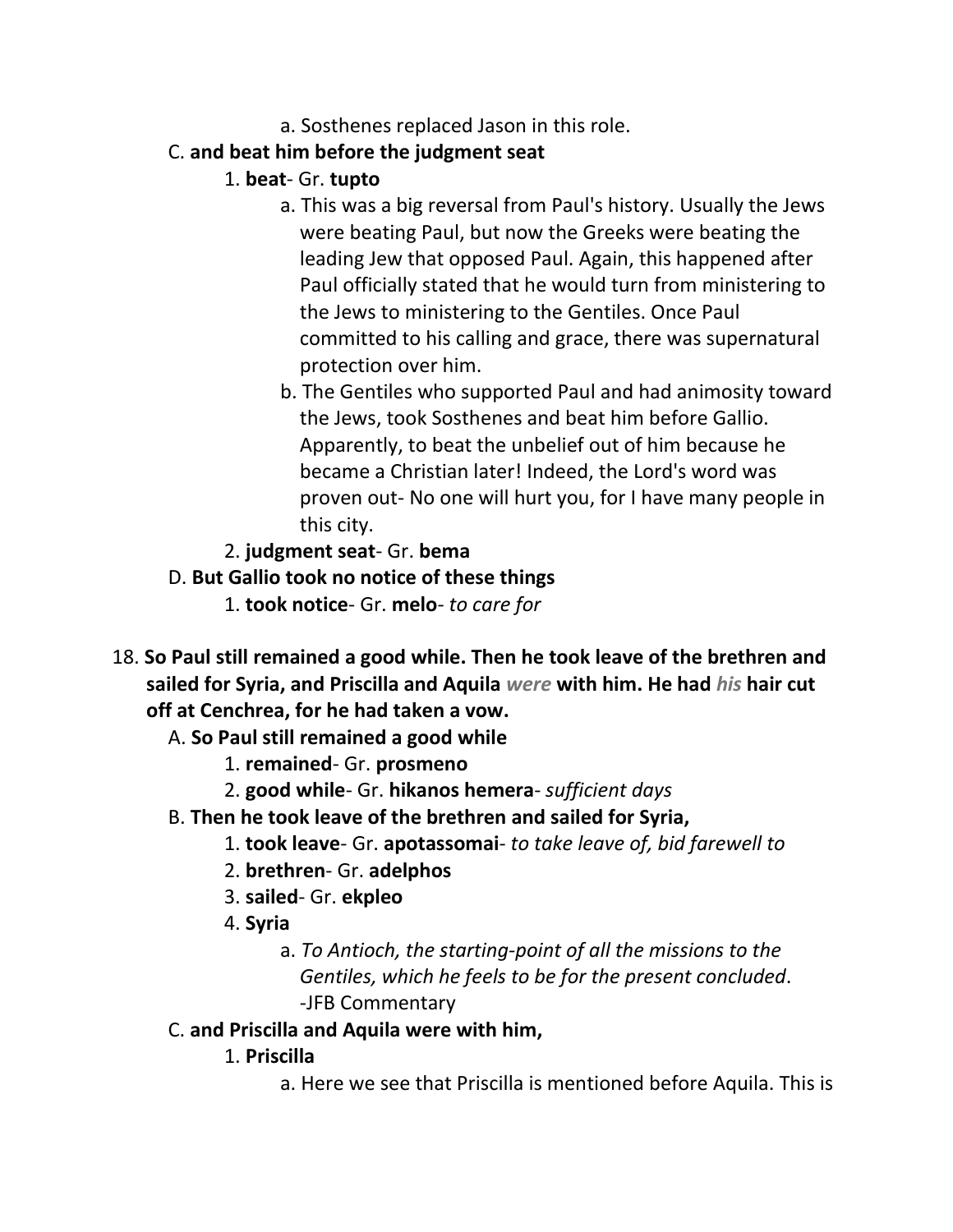not the only place it occurs this way. Rom 16:3; 2Ti 4:19 Priscilla was used to the ministry just as much as her husband was. She might have had more of a teaching ministry than he had, so she is mentioned first.

### 2. **Aquila**

### D. **He had his hair cut off at Cenchrea,**

- 1. **hair** Gr. **kephale** *head*
- 2. **cut off** Gr. **keiro** *to shear*
	- a. Whether this was a nazarite vow is uncertain.
	- b. Paul was a Jew and kept some of the Jewish customs. He probably did this so that he could maintain a relationship with them as a witness to them. When he was among the Jews, he acted like the Jews. 1Co 9:20
- 3. **Cenchrea** means *millet*
	- a. Cenchrea was the eastern port of Corinth. A church was established in that place, Rom\_16:1.

### E. **for he had taken a vow**

- 1. **had taken** Gr. **echo**
- 2. **vow** Gr. **euche**
	- a. *It was probably one made in one of his seasons of difficulty or danger, in prosecution of which he cuts off his hair and hastens to Jerusalem to offer the requisite sacrifice within the prescribed thirty days [Josephus, Wars of the Jews, 2.15.1]. This explains the haste with which he leaves Ephesus (Act\_18:21), and the subsequent observance, on the recommendation of the brethren, of a similar vow (Act\_21:24). This one at Corinth was voluntary, and shows that even in heathen countries he systematically studied the prejudices of his Jewish brethren.* -JFB Commentary

# 19. **And he came to Ephesus, and left them there; but he himself entered the synagogue and reasoned with the Jews.**

#### A. **And he came to Ephesus,**

- 1. **came** Gr. **katantao**
- 2. **Ephesus** means *permitted*
	- a. *Ephesus was at the time in which St. Paul visited it, one of the most flourishing cities of Asia Minor. It was situated in*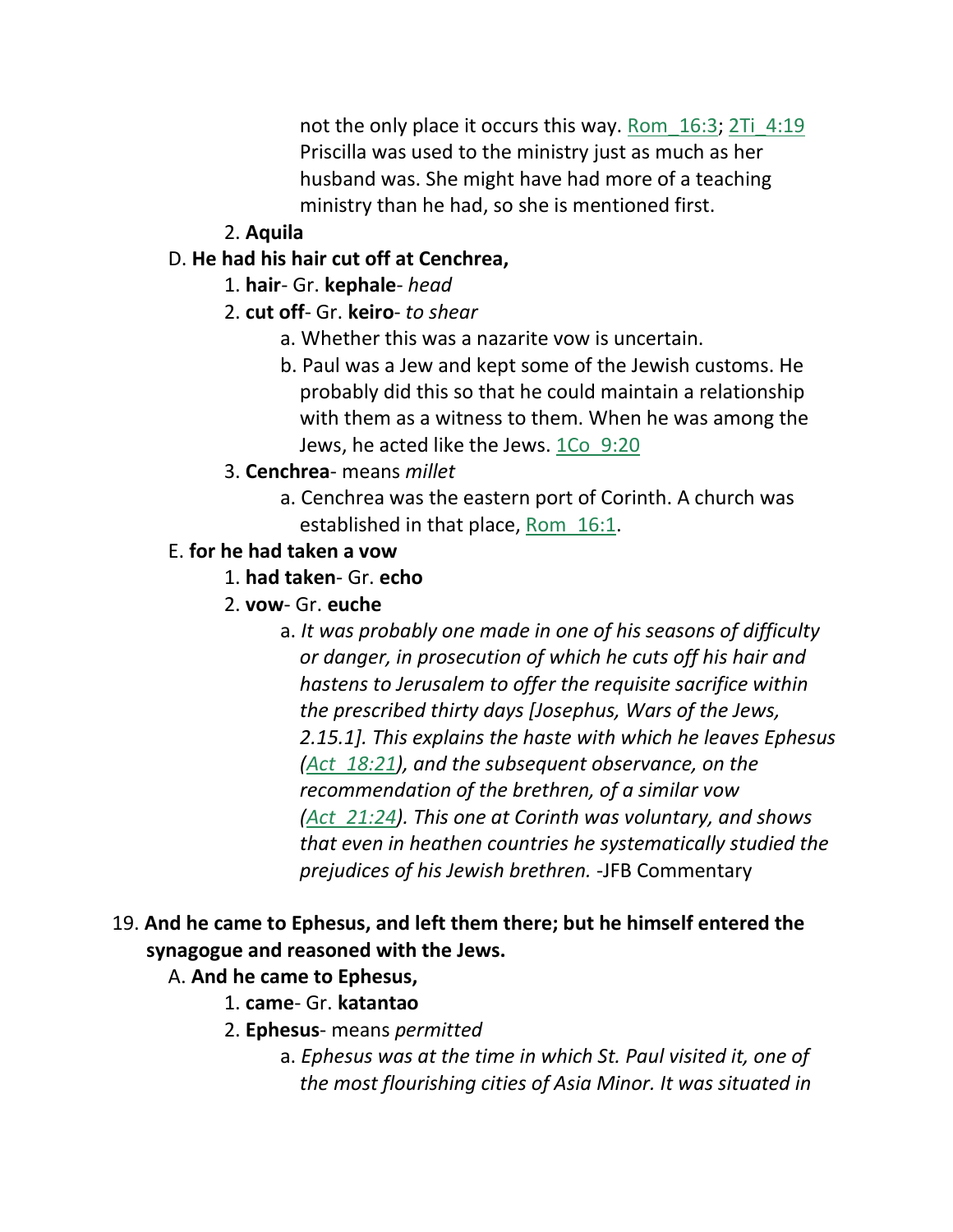*that part anciently called Ionia, but now Natolia. It abounded with the most eminent orators, philosophers, etc., in the world; and was adorned with the most splendid buildings. Here was that famous temple of Diana, reputed one of the seven wonders of the world. This city is now under the dominion of the Turks, and is in a state of almost entire ruin. The temple of Minerva, which had long served as a Christian church, is now so completely ruined that its site cannot be easily determined; though some ruins of the walls are still standing, with five or six marble columns, forty feet in length, and seven in diameter, all of one piece. It still has a good harbour, and is about forty miles from Smyrna*. -Clarke Commentary

b. Ephesus means *permitted*. It was true to its name. Pretty much anything and everything was permitted there. It was the Las Vegas of its day. The motto back then was, "what happens at Ephesus, stays at Ephesus!"

### B. **and left them there,**

- 1. **left** Gr. **kakeinos kataleipo** *likewise those were left*
	- a. Apparently, Priscilla and Aquila desired to remain and live at Ephesus, and Paul desired to go on to Jerusalem; but he took advantage of visiting the local synagogue before he left.

#### C. **but he himself entered the synagogue and reasoned with the Jews**

- 1. **entered** Gr. **eiserchomai**
- 2. **synagogue** Gr. **sunagoge**
	- a. Paul never came across a synagogue he did not like! They were like mouse traps with wonderful smelling cheese for Paul. Every time he saw one, he would think, "let me try this one more time. Surely, I can get through to them this time!" This had become a habit for Paul. Act 17:2 Ministering to the Jews was the one addiction he just could not give up.
- 3. **reasoned** Gr. **dialegomai** *to discourse, argue, reason*
	- a. Few people will be won over to the Lord through argument and reason.

#### 4. **Jews**

a. Paul just could not help himself. He is back to the Jews trying to win them.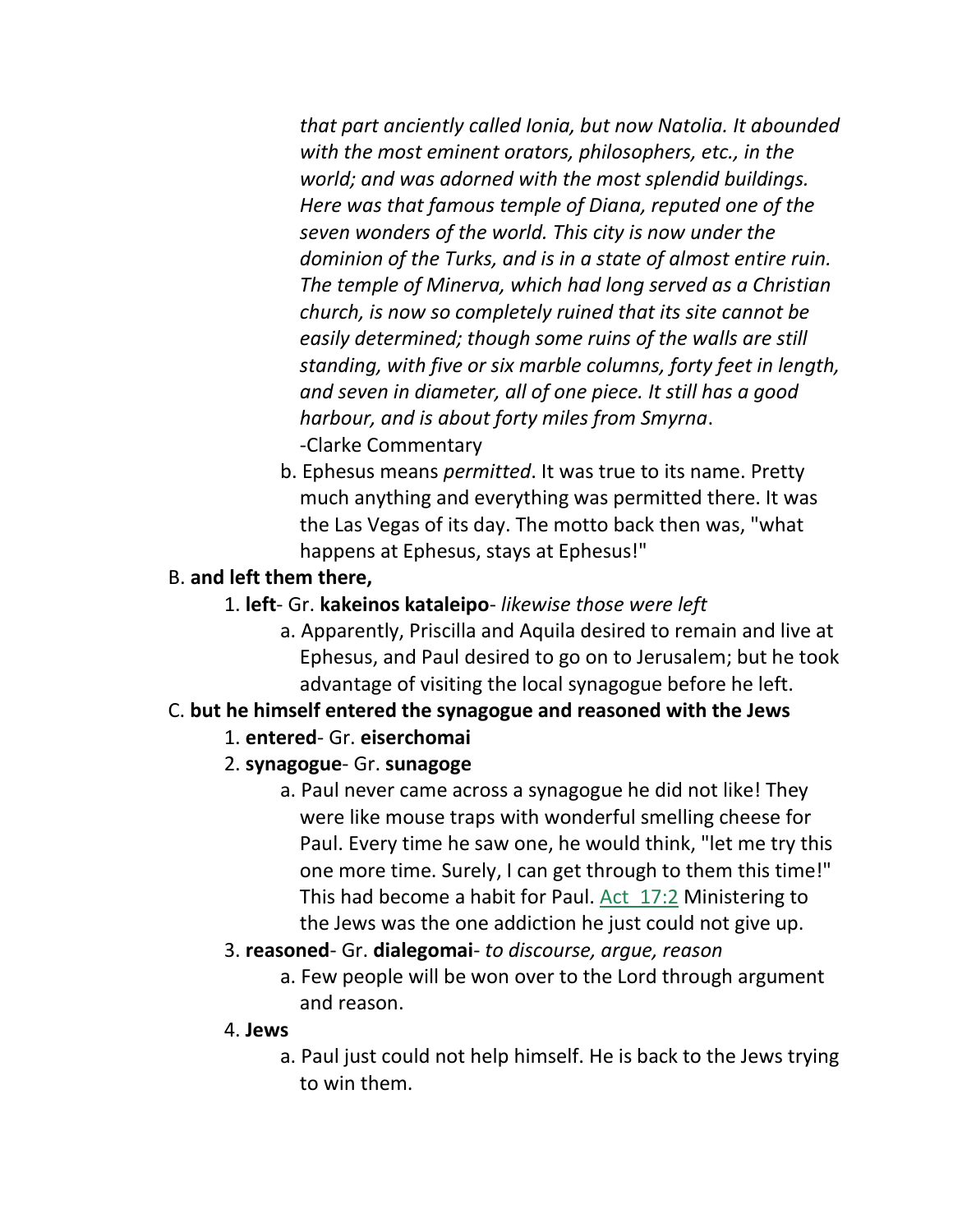### 20. **When they asked** *him* **to stay a longer time with them, he did not consent,** A. **When they asked him to stay a longer time with them,**

- 1. **asked** Gr. **erotao**
- 2. **stay** Gr. **meno**
- 3. **longer time** Gr. **pleion chronos**
	- a. This showed the spiritual hunger in this area. Undoubtedly, there had been Christians praying for this ungodly city, which caused it to ripen for the gospel. We need to pray for spiritual hunger to be developed in our land.

### B. **he did not consent**

#### 1. **consent**- Gr. **epineuo**- *to nod to; met. to assent to, consent*

- a. Instead of nodding yes, he shook his head no.
- b. Paul wanted to go to Jerusalem for a feast. No doubt, he would take this time to minister to as many Jews as possible. He was passing up an open door to the Gentiles, so he could go to Jerusalem. This was very rare that the people in a city wanted to hear what Paul had to say and wanted him to stay. This reveals how ripe this city was for the gospel.
- c. It is interesting that prior to this the Lord would not permit Paul to preach the gospel in this area. Ephesus was in Asia. Acts 16:6 It was not ready yet. However, things were changing, and this city would be the place of the greatest of Paul's revivals in the coming days. Paul would call this city a great and effectual door of ministry. 1 Cor. 16:9

# 21. **but took leave of them, saying, "I must by all means keep this coming feast in Jerusalem; but I will return again to you, God willing." And he sailed from Ephesus.**

#### A. **but took leave of them,**

- 1. **leave** Gr. **apotassomai** *to take leave of, bid farewell to*
- B. **saying** Gr. **epo**
- C. **I must by all means keep this coming feast in Jerusalem,**

# 1. **all means**- Gr. **pantos**

- a. This appears to indicate that Paul felt pressure to go to Jerusalem. God does not pressure us.
- 2. **keep** Gr. **poieo** *to make*
- 3. **coming** Gr. **erchomai**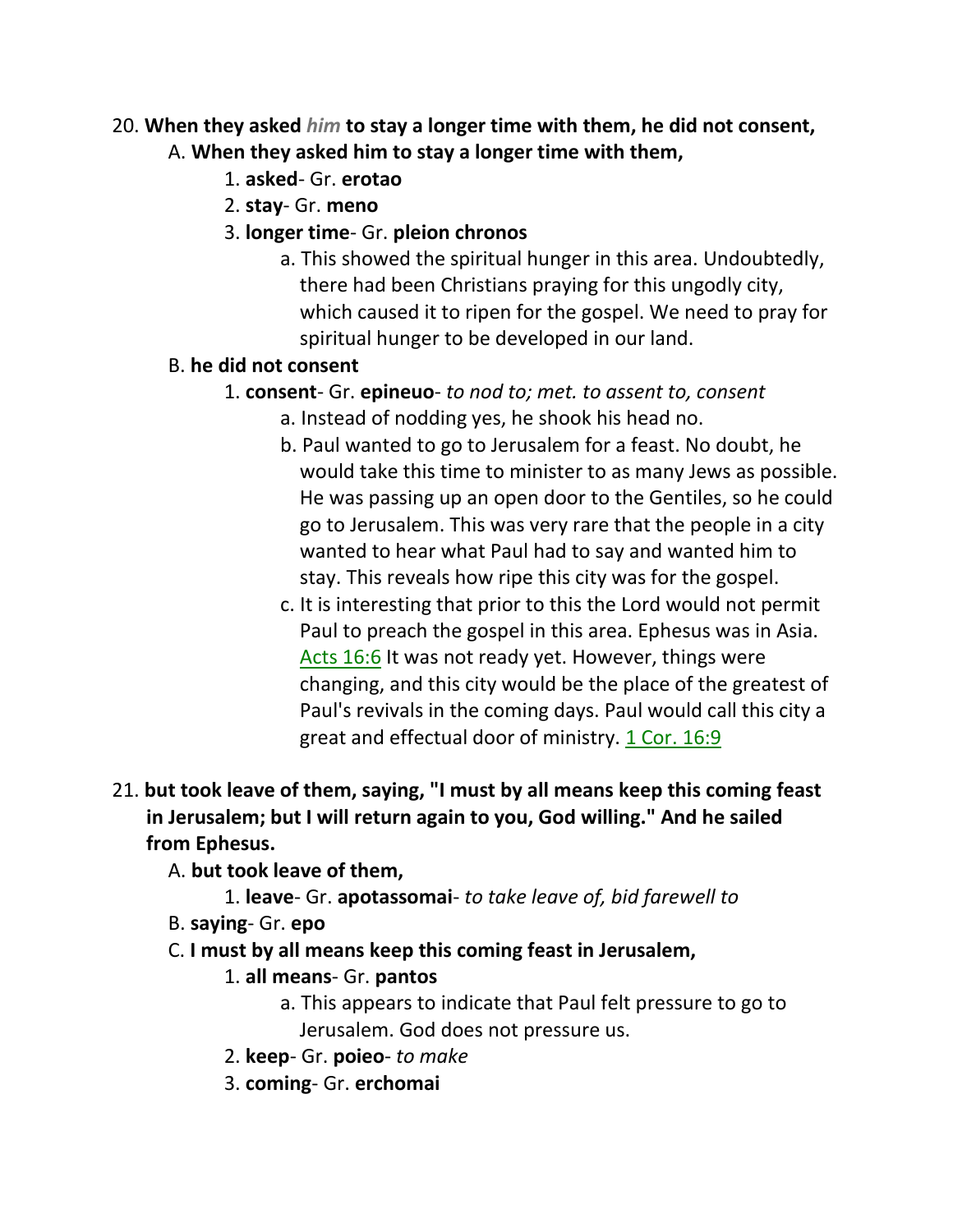### 4. **feast**- Gr. **heorte**- *a solemn feast, public festival*

- a. *Most likely the Passover, at which he wished to attend for the purpose of seeing many of his friends, and having the most favorable opportunity to preach the Gospel to thousands who would attend at Jerusalem on that occasion*. -Clarke Commentary
- b. Paul was supposed to be among the Gentiles ministering to them.

#### D. **but I will return again to you,**

# 1. **return again**- Gr. **anakampto palin-** *to turn back again*

a. Paul does this on his third missionary journey.

#### E. **God willing**

#### 1. **willing**- Gr. **thelo**

a. James tells us that we should not boast in the future, but say, if the Lord wills, that I do this or go there. James 4:15 We must keep our future plans open for the Lord's direction. It is up to us to plan, but be open for the Lord to direct our steps. Prov. 16:9

### F. **And he sailed from Ephesus**

#### 1. **sailed**- Gr. **anago**

a. Paul sailed from fertile ground for the gospel in Ephesus to barren ground in Jerusalem.

# 22. **And when he had landed at Caesarea, and gone up and greeted the church, he went down to Antioch.**

#### A. **And when he had landed at Caesarea,**

#### 1. **landed**- Gr. **katerchomai**- *to come down*

- 2. **Caesarea** from *Caesar which means severed*
	- a. *This Roman capital of Judaea was the usual and most convenient port for travellers journeying to Jerusalem.* -Popular Commentary

#### B. **and gone up and greeted the church,**

#### 1. **gone up**- Gr. **anabaino**

a. Jerusalem is situated in a high mountainous region of Judea.

- 2. **greeted** Gr. **aspazomai** *to embrace*
- 3. **church** Gr. **ekklesia**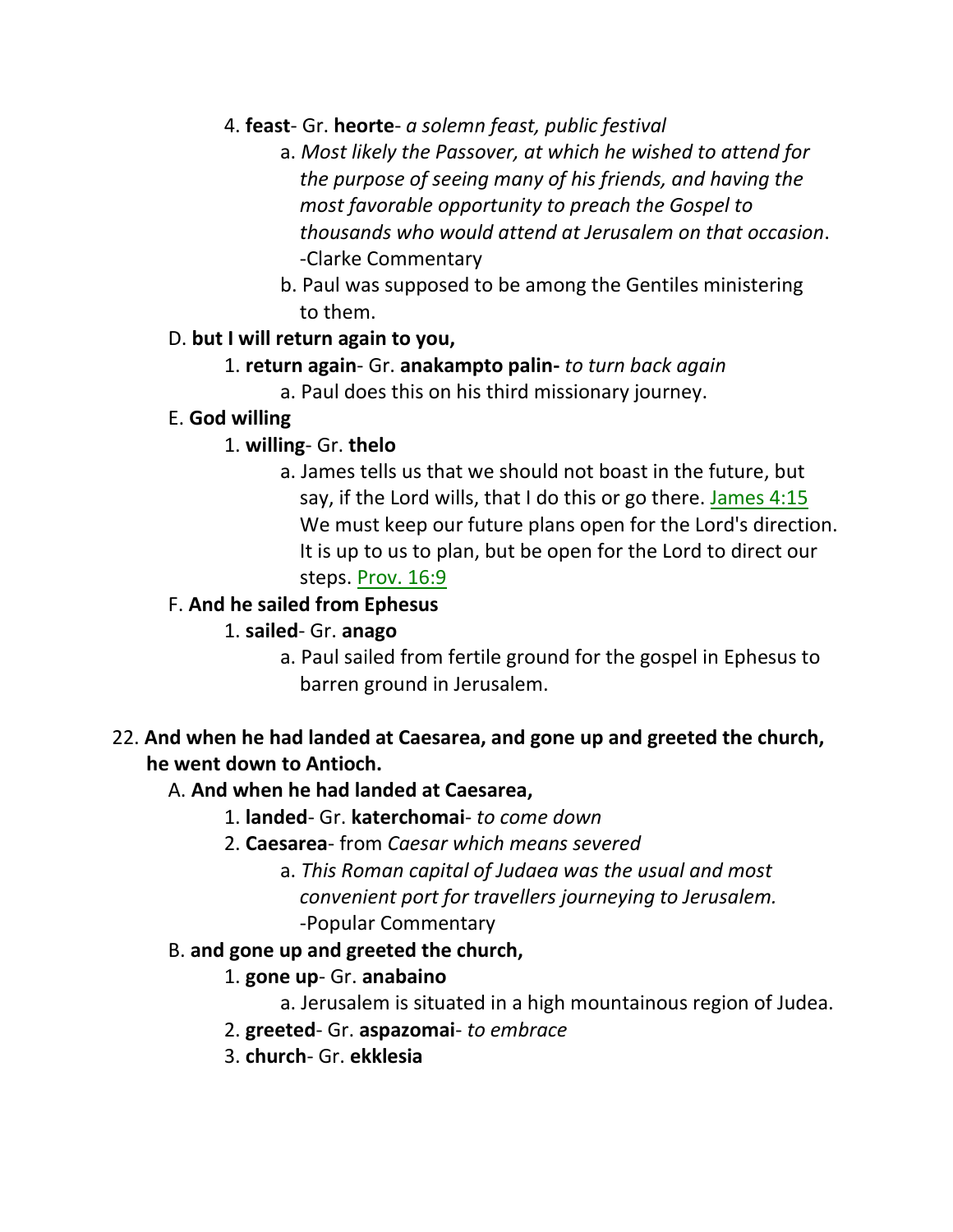a. James was the leader of this church. Paul will later cave into James' pressure to submit to being under the law.

# C. **he went down to Antioch**

### 1. **went down**- Gr. **katabaino**

- a. Antioch was at a lower elevation.
- 2. **Antioch** means *speeding chariot*
	- a. This was the base church from which Paul was first sent out from on his missionary journeys. This is what we call today his "home church" that he belonged to. Every believer is called to the local church. He would return to Antioch after each of his trips out. Paul needed a local church, and so do we.
	- b. Here are some quotes about the importance of the local church:

"Being a Christian and not going to church is as foolish as cutting your big toe off and expecting it to thrive" - Wendell Parr

"If you don't go to church, you are stupid" - Andrew Wommack

"I have never seen anyone mature in Christ who was not actively involved in their local church"

- Duane Sheriff

"There is no revival without church"

- Smith Wigglesworth

"Every believer is commanded to be in local church" - David Jeremiah

"Evangelism cannot be divorced from the local church any more than the Good Samaritan could be good without the inn"

- Reinhard Bonnke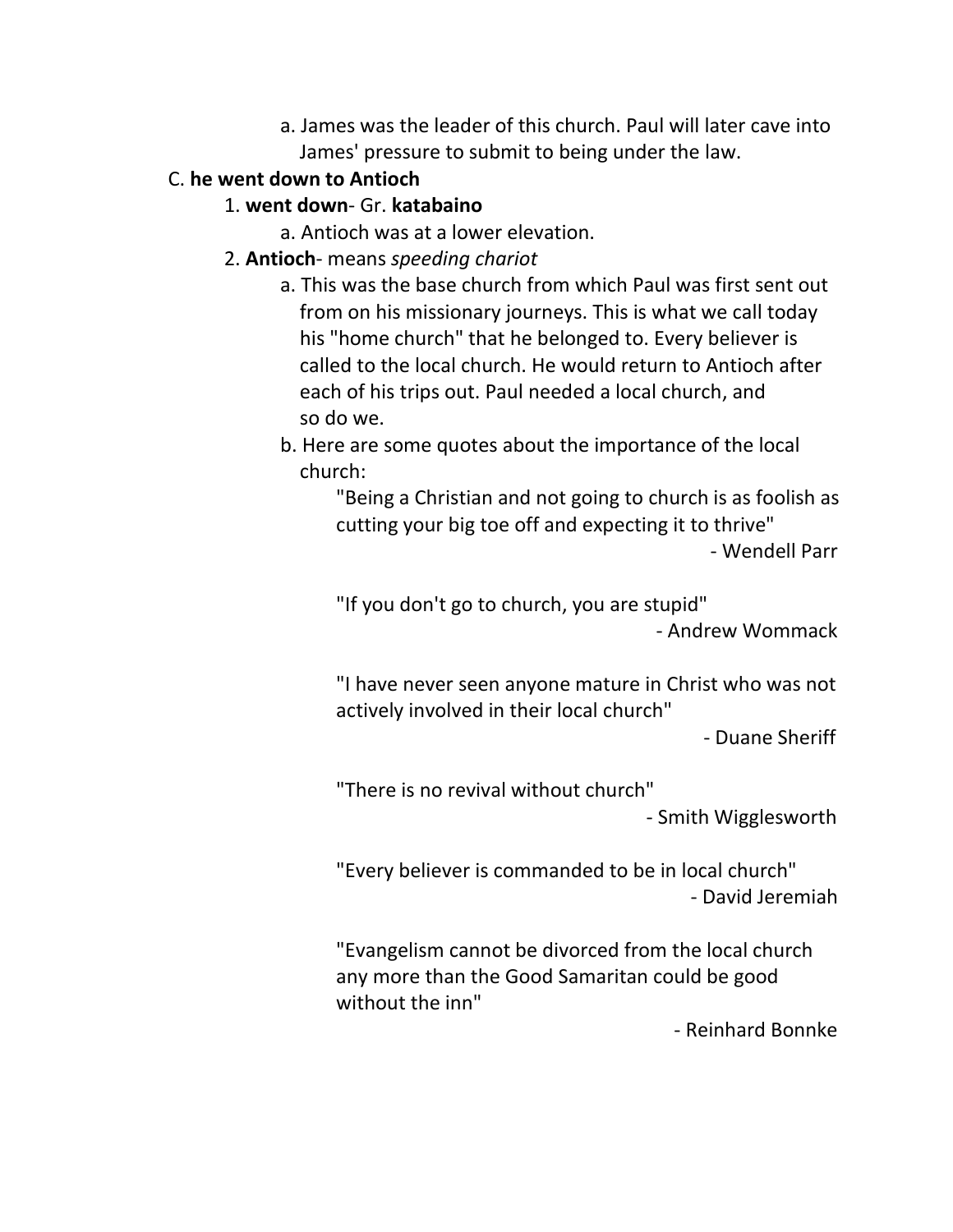"Many believe you can be a good Christian without being involved in local church, but God doesn't!" - Rick Warren

"The first thing my parents did when we moved to a new area was find a church. I couldn't join the library until we had a church. Church first!"

- John Grisham

"It is easy to test your claim to be a follower of Christ, it can be seen by your commitment to the local church" - David Platt

"Church attendance is as vital to a disciple as a transfusion of rich, healthy blood to a sick man." - D L Moody

"You can be committed to Church but not committed to Christ, but you cannot be committed to Christ and not committed to church".

- Joel Osteen

"Trying to be a Christian without a connection to the local church is like trying to have a marriage without interacting and communicating with your spouse. The church is a critical piece of a relationship with God. In fact, a relationship with God is seriously compromised apart from the local church."

― Thom S. Rainer

"You (Millennials) are the generation most afraid of real community because it inevitably limits freedom and choice. Get over your fear."

― Tim Keller

23. **After he had spent some time** *there,* **he departed and went over the region of Galatia and Phrygia in order, strengthening all the disciples.**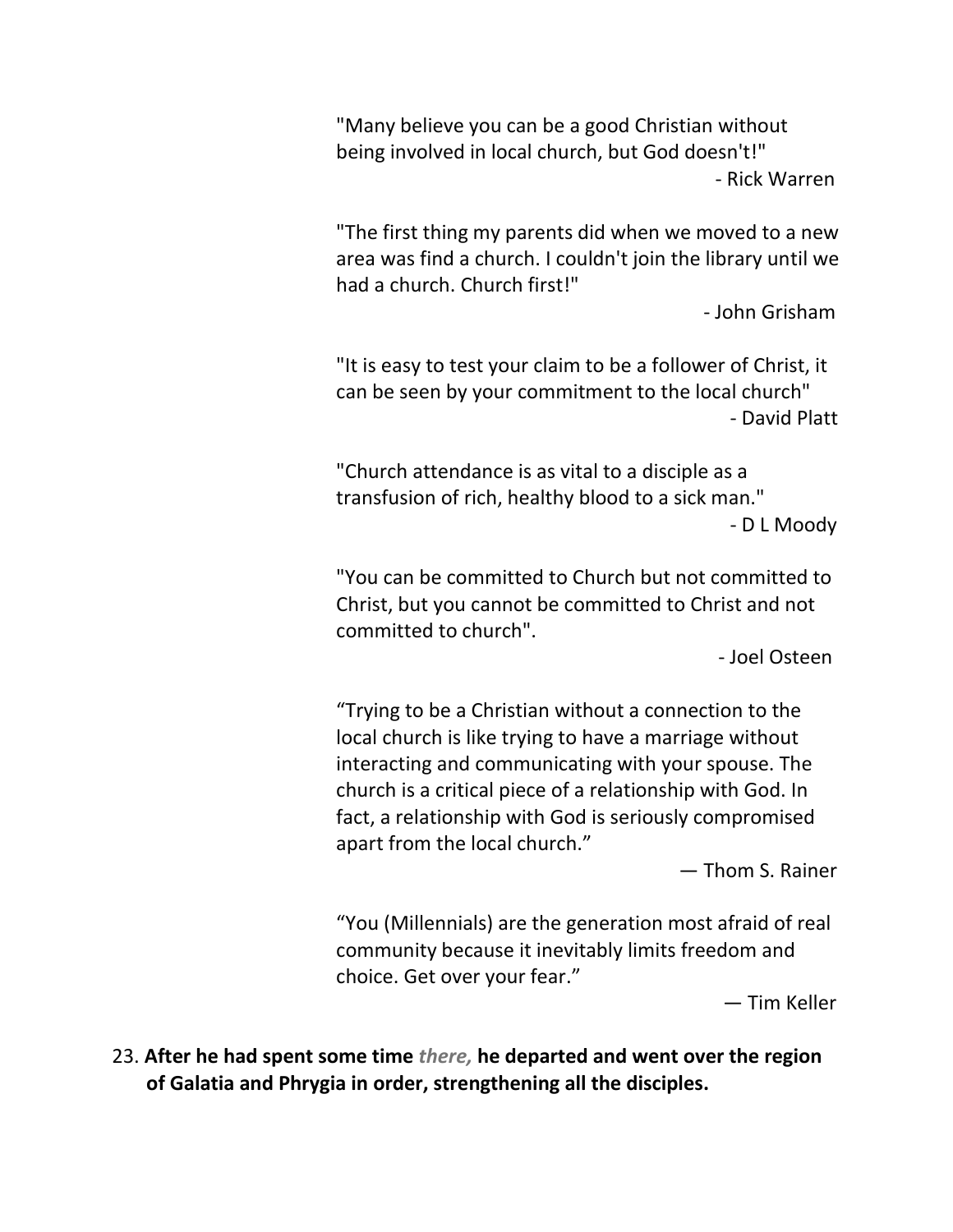#### A. **After he had spent some time there,**

- 1. **time** Gr. **chronos**
	- a. Paul needed some downtime after his 2nd missionary journey. We need to have seasons of rest from strenuous labor.
- B. **he departed and went over the region of Galatia and Phrygia in order,**

#### 1. **departed**- Gr. **exerchomai**

- a. Paul had a word from the Holy Spirit to begin his 1st missionary journey. After that divine guidance Paul was simply led by an inner desire for his 2nd and 3rd missionary journeys. There is no mention of any divine guidance or voice from the Lord to embark on this 2<sup>nd</sup> or here 3rd missionary journey.
- b. Paul needed clear divine guidance to start his apostolic ministry, but after that was received, Paul was led by the inner desires God had put within his heart. The same will be true for us. Once we hear the Lord's voice, the path we are to follow, we can be led by the inner desires and peace the Holy Spirit imparts to us to continue in it.

### 2. **went over**- Gr. **dierchomai**

- a. *Since Paul's first focus on this trip was strengthening all the disciples, he went back to the churches already founded on previous missionary works. This would include congregations in Tarsus, Derbe, Lystra, Iconium, and Pisidian Antioch.* -Guizik Commentary
- 3. **region** Gr. **chora**
- 4. **Galatia** means *white milk*
- 5. **Phrygia** means *dry, barren*
	- a. Galatia means milk, which stands for prosperity, and Phrygia means barren and dry, which speaks of lack. We are to preach, teach, and believe the gospel, during prosperity and lack.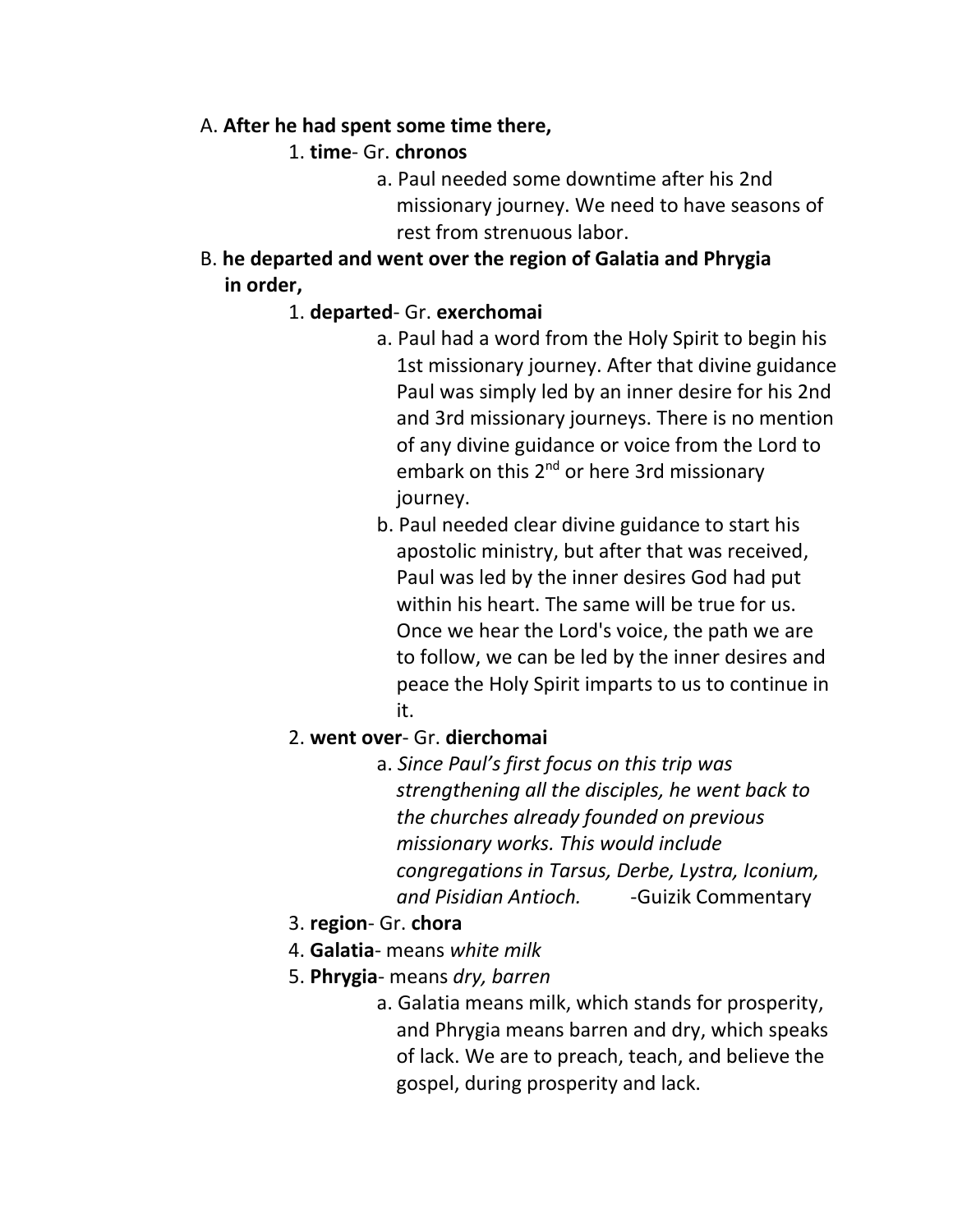#### 4. **in order**- Gr. **kathexes**

a. Paul was a man of order, and taught order in the church. 1 Cor. 14:40

### C. **strengthening all the disciples**

- 1. **strengthening** Gr. **episterizo** *to support further*
	- a. Paul had strengthened and established the believers when he first visited them, but now he provided further support. Believers never come to a place where they do not need additional fortification and establishing in the Word of God.
	- b. Believers are strengthened through the teaching of the Word of God. Act\_15:32

### 2. **disciples**- Gr. **mathetes**

- a. Jesus defines His disciples as those who continue in His Word. John 8:31 This means you can be a disciple one day, but cease being one the next if you do not continue in the Word of God. Your salvation card is punched once and for all, but your discipleship card must be punched and renewed daily.
- 24. **Now a certain Jew named Apollos, born at Alexandria, an eloquent man** *and*  **mighty in the Scriptures, came to Ephesus.**

#### A. **Now a certain Jew named Apollos,**

- 1. **Jew**
- 2. **Apollos** means *one who destroys*
	- a. Apollos was a Jew with a Greek name.

# B. **born at Alexandria,**

- 1. **born** Gr. **genos**
- 2. **Alexandria** means *of Alexander*
	- a. *This was a celebrated city of Egypt, built by Alexander the Great, from whom it took its name. It was seated on the Mediterranean Sea, between the Lake Mareotis and the beautiful harbour formed by the Isle of Pharos, about twelve miles west of the Canopic branch of the Nile. This city was built under the direction of Dinocrates, the*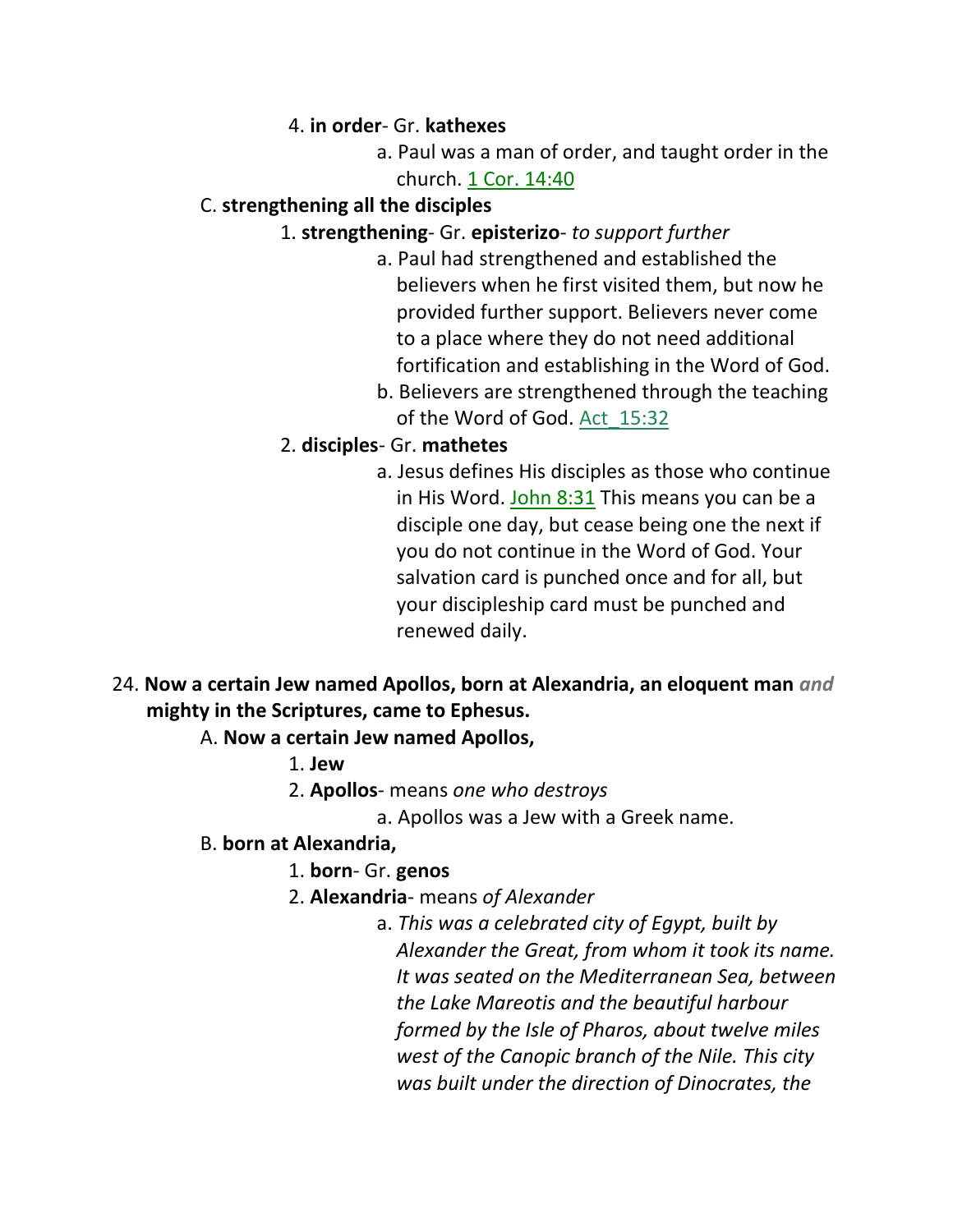*celebrated architect of the temple of Diana at Ephesus. It was in this city that Ptolemy Soter founded the famous academy called the Museum, in which a society of learned men devoted themselves to philosophical studies. Some of the most celebrated schools of antiquity flourished here; and here was the Tower of Pharos, esteemed one of the seven wonders of the world*. - Clarke Commentary

b. Many Jews lived in this city.

#### C. **an eloquent man and mighty in the Scriptures,**

- 1. **eloquent** Gr. **logios** *a learned person, an orator*
	- a. You can be eloquent but lack revelation like Apollos. Paul was not eloquent, but had abundant revelation of Christ. 2 Cor. 11:6 If I had to choose between eloquence and revelation knowledge, I would choose the latter.
- 2. **man** Gr. **aner**
- 3. **mighty** Gr. **dunatos** *able*
	- a. This man was mighty in the Scriptures. It would be an honor to be known as a man or woman who is mighty in the Scriptures! Although this is said of him, it is important to see that he was only mighty in the Scriptures he knew! We will see that there was a lack of revelation about Jesus, that he did not have, that Priscilla and Aquila taught him.
	- b. This brings out something very important. No matter how mighty we are in the Scriptures, it is only in the Scriptures we know. Every one of us has a lack of revelation of the Word that God wants to show us. None of us arrive at the full understanding and knowledge of the Word of God. We should always have a teachable heart like Apollos did, and keep receiving the Word more perfectly.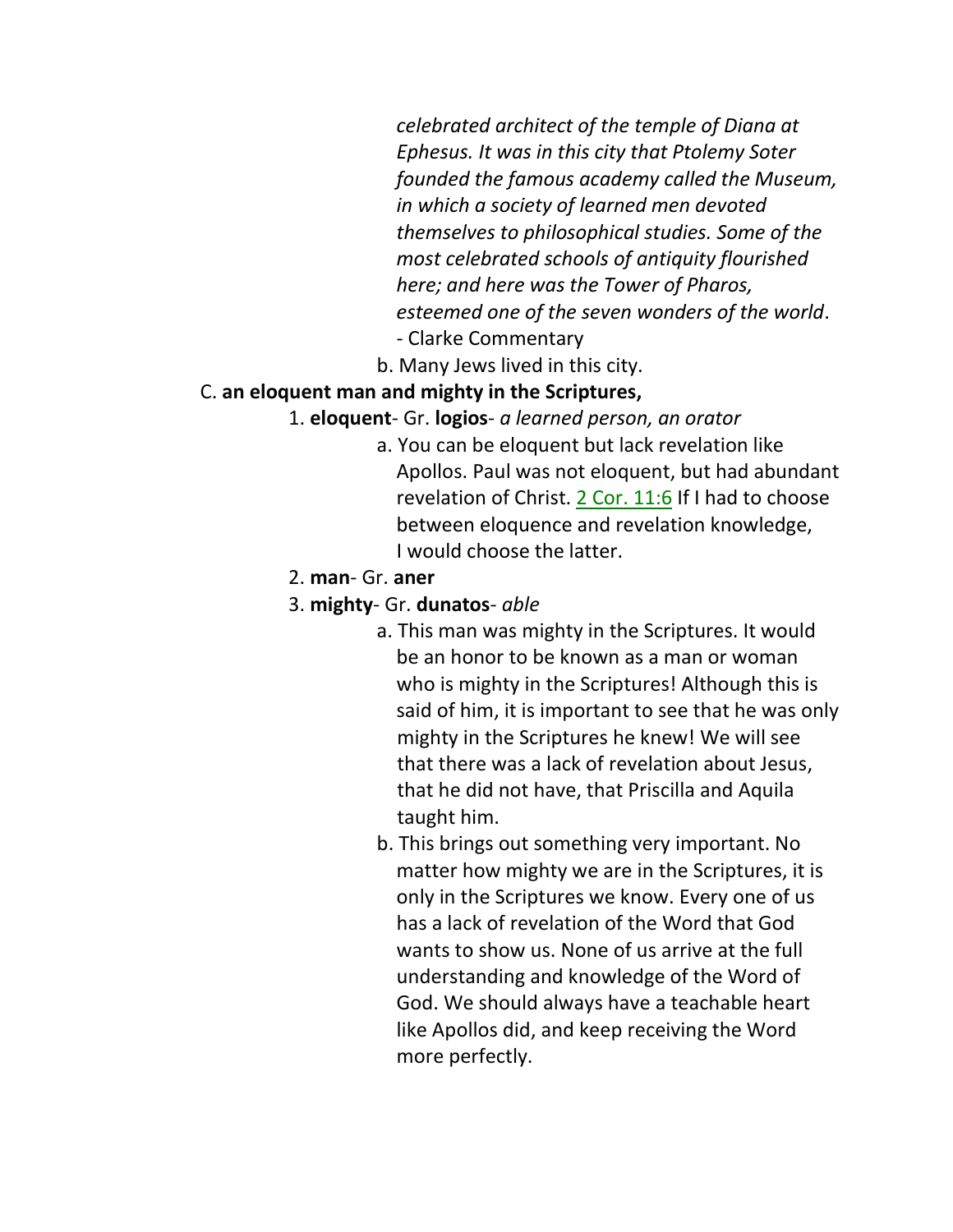### 4. **Scriptures**- Gr. **graphe**

a. At this time this was only the Old Testament writings. Many are quite versed in the Old Testament and the Law, but are ignorant of the New Testament and the message of grace.

### D. **came to Ephesus**

- 1. **came** Gr. **katantao** *to arrive at*
- 2. **Ephesus**
	- a. After Paul left Ephesus we see that Apollos arrived and took advantage of the fertile ground there, and preached, although imperfectly. This further prepared the ground for Paul when he came. It seems that Apollos had a watering ministry. Paul would plant and Apollos would water. Later, after Paul leaves Corinth, Apollos will go there and water what Paul had planted. 1 Cor. 3:6
- 25. **This man had been instructed in the way of the Lord; and being fervent in spirit, he spoke and taught accurately the things of the Lord, though he knew only the baptism of John.**

A. **This man had been instructed in the way of the Lord,**

- 1. **man** Gr. **houtos** *this one*
- 2. **instructed** Gr. **katecheo** *to be orally informed*
- 3. **way** Gr. **hodos**
- 4. **Lord** Gr. **kurios**
	- a. The Lord Jesus

# B. **and being fervent in spirit,**

- 1. **fervent** Gr. **zeo** *hot, boiling, glowing, zealous*
	- a. Can this be said of us? We must stir up the gift of God within us to a roaring flame. We do this through meditating on the Word and praying in the Spirit.
	- b. Often when we are young we are hot with zeal but have little knowledge. It happens often that as we gain knowledge our zeal cools down. No!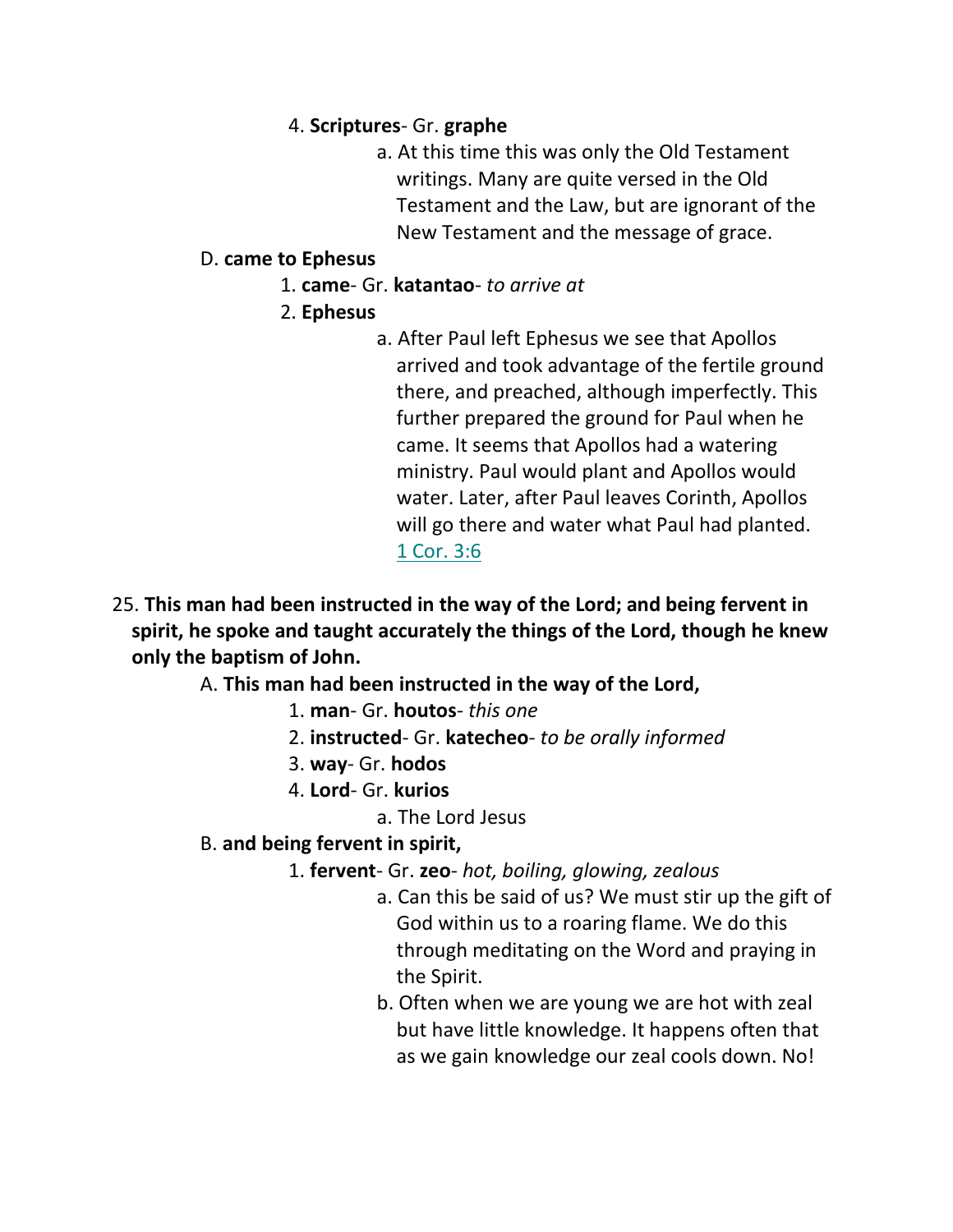We must keep that fire burning hot for the Lord. Stir it up!

c. The Bible does not tell us what happened to Apollos. But the church father Jerome states that Apollos was so dissatisfied with the division at Corinth, that he retired to Crete with Zenas; and that once the schism had been healed by Paul's letters to the Corinthians, Apollos returned to the city and became one of its elders.

#### 2. **spirit**- Gr. **pneuma**

a. This is divine direction from God. Rom\_12:11

#### C. **he spoke and taught accurately the things of the Lord,**

- 1. **spoke** Gr. **laleo**
- 2. **taught** Gr. **didasko**
	- a. Apollos' call was that of a teacher.
- 3. **accurately** Gr. **akribos** *exactly, accurately, diligently*
	- a. Apollos taught the revelation he had accurately. That is all we are asked to do. Whatever revelation we do have of the Word of God, we are to teach it as accurately as possible without taking away or adding anything to it.

# D. **though he knew only the baptism of John**

- 1. **knew** Gr. **epistamai**
- 2. **baptism** Gr. **baptizo**
- 3. **John** means *gift of God*

a. *Apollos combined the eloquence of the Greek with the religious instinct of the Jew. A student from the great university at Alexandria, a convert to the gospel, deeply conversant with the Old Testament, gifted with marvelous eloquence, he was a strong ally of the Christian forces of his age. But he needed to know of the death, resurrection, and ascended power of Christ, and to experience the Pentecostal gift*. -F.B. Meyer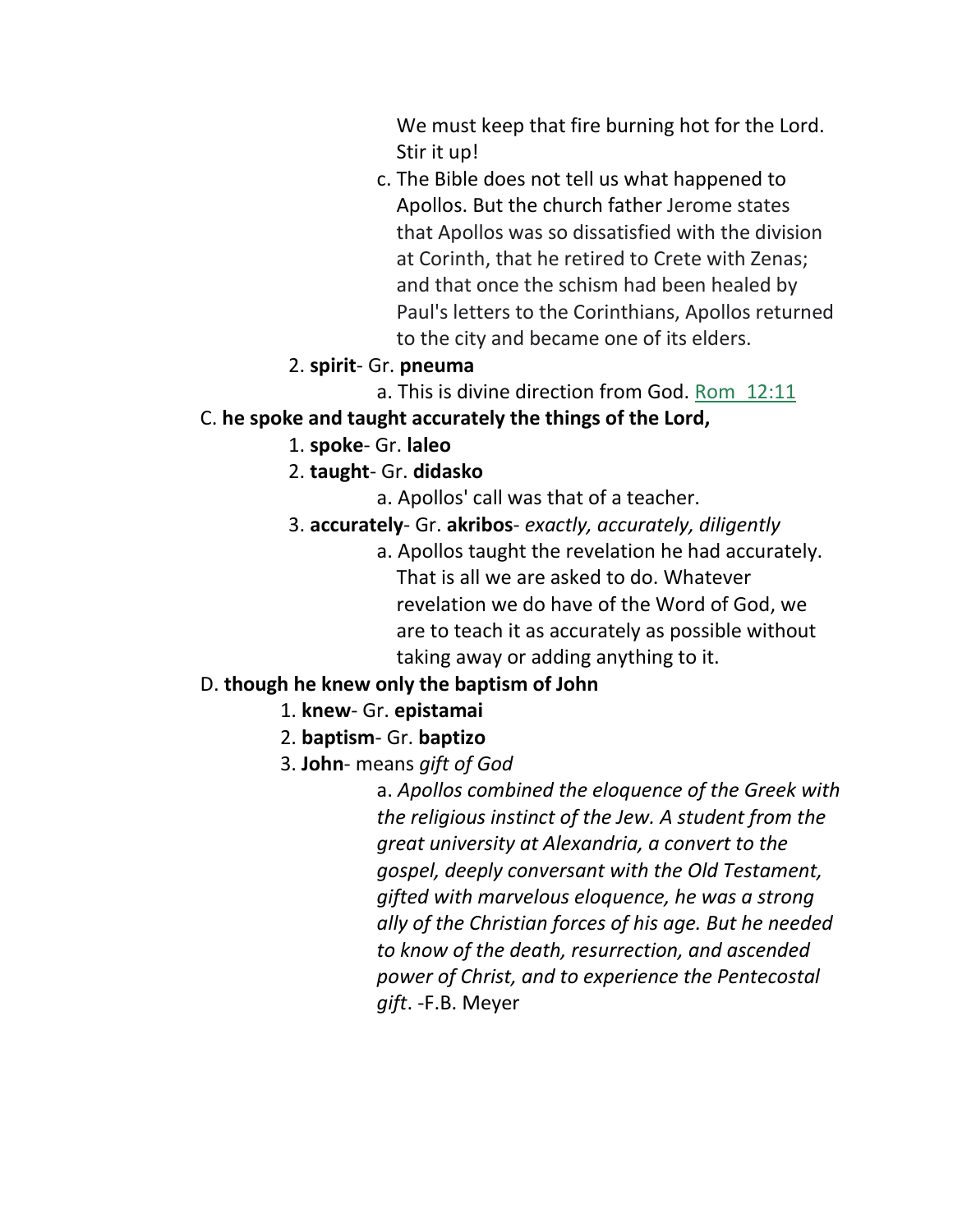- 26. **So he began to speak boldly in the synagogue. When Aquila and Priscilla heard him, they took him aside and explained to him the way of God more accurately.**
	- A. **So he began to speak boldly in the synagogue**
		- 1. **began** Gr. **archomai**
		- 2. **speak boldly** Gr. **parrhesiazomai** *all out-spokenness, boldness, freedom to speak*
			- a. We might not have complete revelation, but what we do have, we need to speak it boldly as coming from the Lord and not ourselves.

#### 1 Pet 4:10-11

#### 3. **synagogue**- Gr. **sunagoge**

### B. **When Aquila and Priscilla heard him,**

- 1. **heard** Gr. **akouo**
	- a. This means that Aquila and Priscilla attended the synagogue services, no doubt to witness to those who came.
	- b. They also were known to pastor or host church gatherings at their home. Rom\_16:3-5, 1Co\_16:19
- C. **they took him aside and explained to him the way of God more accurately**
	- 1. **took aside** Gr. **proslambano**
		- a. They took him aside and talked to him. They did not do this publicly so as to embarrass him.
	- 2. **explained** Gr. **ektithemi** *to set forth, declare, explain*
	- 3. **way** Gr. **hodos**
	- 4. **more accurately** Gr. **akribestron**
		- a. In the last verse we see that Apollos taught accurately the revelation he had. Now, Aquila and Priscilla took him aside and shared with him the way of the Lord MORE accurately. He was accurate with what he knew, but now with more revelation he could teach more accurately in general.
- 27. **And when he desired to cross to Achaia, the brethren wrote, exhorting the disciples to receive him; and when he arrived, he greatly helped those who had believed through grace;**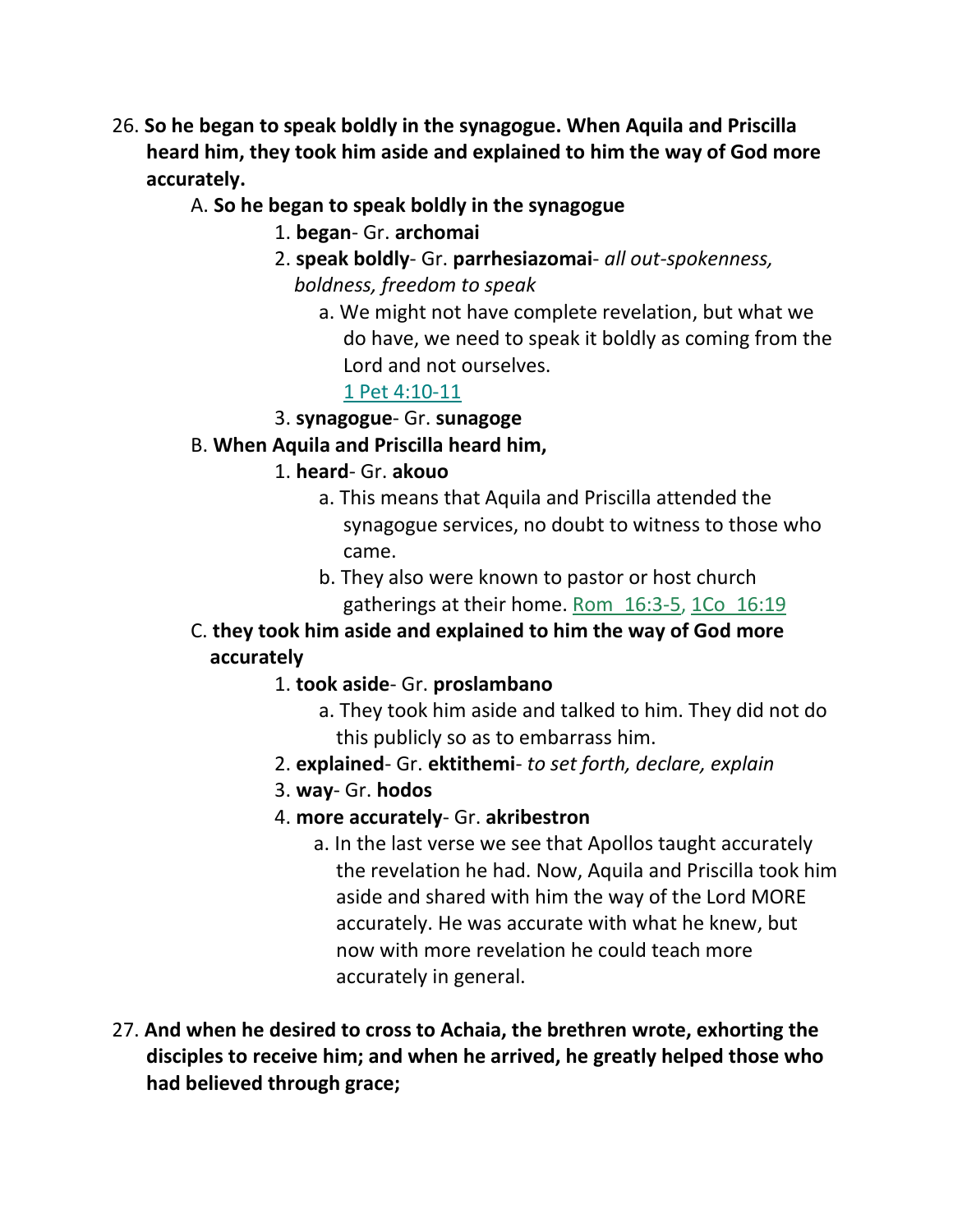#### A. **And when he desired to cross to Achaia,**

- 1. **desired** Gr. **boulomai** *determined, resolved*
- 2. **cross** Gr. **dierchomai**
- 3. **Achaia** means *trouble*
	- *a. Achaia means trouble, and the church at Corinth was trouble. He was walking into trouble. His visit would occasion great division in the church as some chose Apollos over Paul.*

#### B. **the brethren wrote,**

#### 1. **brethren**- Gr. **adelphos**

### 2. **wrote**- Gr. **grapho**

 a. These are letters of recommendation. We should know those who labor among us. People coming from the outside should provide references and a track record of their past. If anyone cannot do this or gets upset that you are asking for them, then that is a red light warning sign to you! Beware of those who say, "Don't you trust me brother?", "Where is your Christian love?" No, I don't trust you, because I don't **know you!**

# C. **exhorting the disciples to receive him,**

- 1. **exhorting** Gr. **protrepomai** *to urge forwards, exhort, encourage*
	- a. This should be the goal of every minister. It is to propel believers forward in their knowledge, calling, and ministry in the Lord.
- 2. **disciples** Gr. **mathetes**
- 3. **receive** Gr. **apodechomai** *to welcome fully*

#### D. **and when he arrived,**

1. **arrived**- Gr. **paraginomi**

#### E. **he greatly helped those who had believe through grace**

- 1. **greatly helped- Gr. sumballo polus** *to contribute, be of service to, to aid*
	- a. Many ministers do not contribute or aid people; they just take from people, especially their money.
	- b. We need more than just one minister in our lives. There is a ditch on either side of us. We can have too many ministers speaking into our lives. I believe the biblical